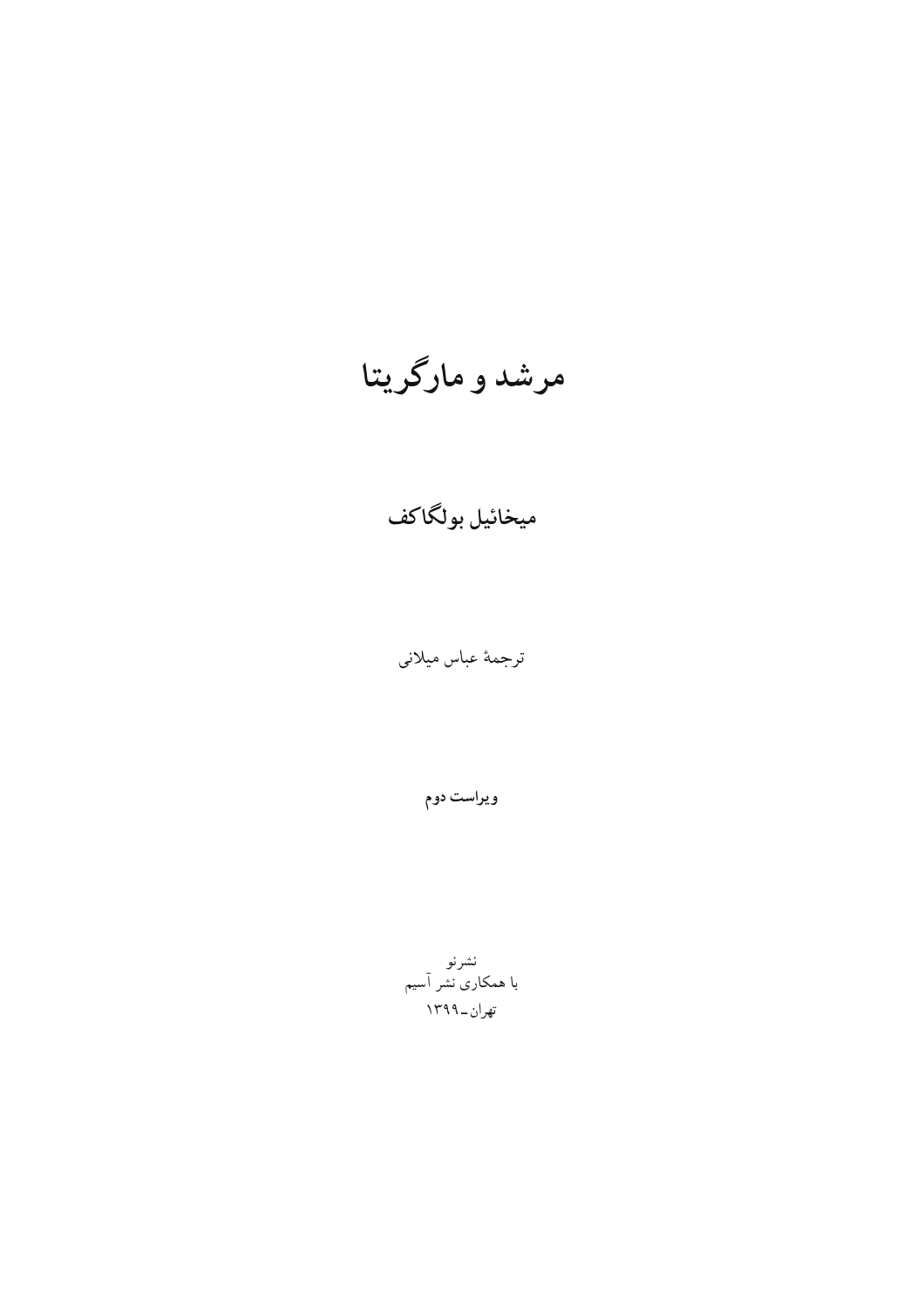در آستانهٔ چهلمین سال نشر ترجمهٔ فارسی مرشد و مارگریتا بهتر ديديم متن فارسي را با جديدترين ترجمهٔ آن به زبان انگلیسی که توسط ریچارد یی ویر و لاریسا ولوخونسکی انجام گرفته است، با توجه به متن روسی، مقابله کنیم. ویراست جدید و بعضی یانوشتهای آن حاصل این مقابله است.

محمدرضا جعفري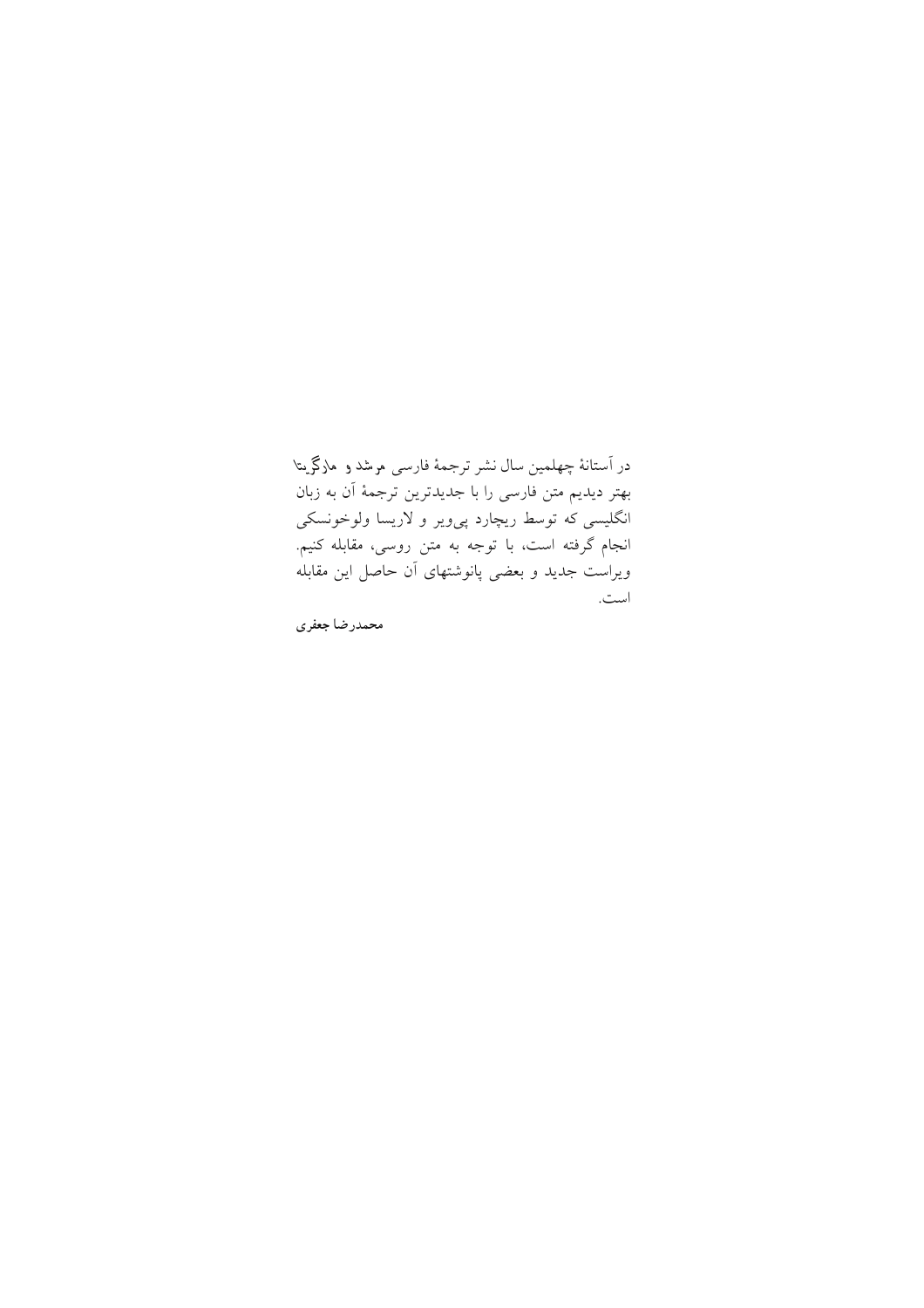مقدمهٔ و پراست دوم

روايت فارسي من از م شد و مارگريتا چهل ساله شد. از همان زمان چاپ نخست کتاب، و در تمام این سالها، خوانندگان ایرانی مهری عظیم به این کتاب و روایت نشان دادهاند. نه تنها در ایران، بلکه در سطح جهانی نیز ارج این رمان شگفتانگیز هر روز بیشتر شناخته می شود و هرچه بیشتر و بیشّتر درمی یابیم که نکتهسنجیها و طنزش بیزمان است. میفهمیم که به شکلی کمهدیل از زشتیها، خودفریبیها، و زیانهای ادبی و عاطفی رژیمهای جبّار و توتالیتر پرده برمیدارد. نشان میدهد که این رژیمها هر کجا که باشند... چه شو روي زمان استالين، چه نسخهبدلهاي ديگر ش... همه جزمیاتی مشابه دارند و عنادی آشتی ناپذیر با فکر و خلاقیت آزاد. به طنزي تلخ و با ژرفنگري خوش بينانه، هم جنس توانمند اين رژيمها را برمي گويد و هم جوهر بسيار شكنندهٔ آنها را. هنر مقاوم عليه استبداد را ماندگارتر از استبداد زورآور می داند. پس موشد و ً مارگریتا هم آیینهٔ روزگار جبّاریت است و هم روایتی از تقابل روح سرکش هنر و تلاش بالمال ناکام سرکو بگر جبّار در سرکوب این مقاومت. بولگاکف در همین حس و وصف روح درمانده و افسردهای که حاصلش موشد و مارگریتا بود، فرجام خوش اين نبرد را هم پيش بيني مي كند.

یس از مجلس رقص ابلیس، او از مرشد می خو اهد بخشهایی از رمانی راكه نوشته برايش بخواند. مرشد كه ديگر حتى به سلامت عقل خود يقين ندارد، سخت «پريشان» و «مضطرب» است، ميگويد نمي توانم «اَن را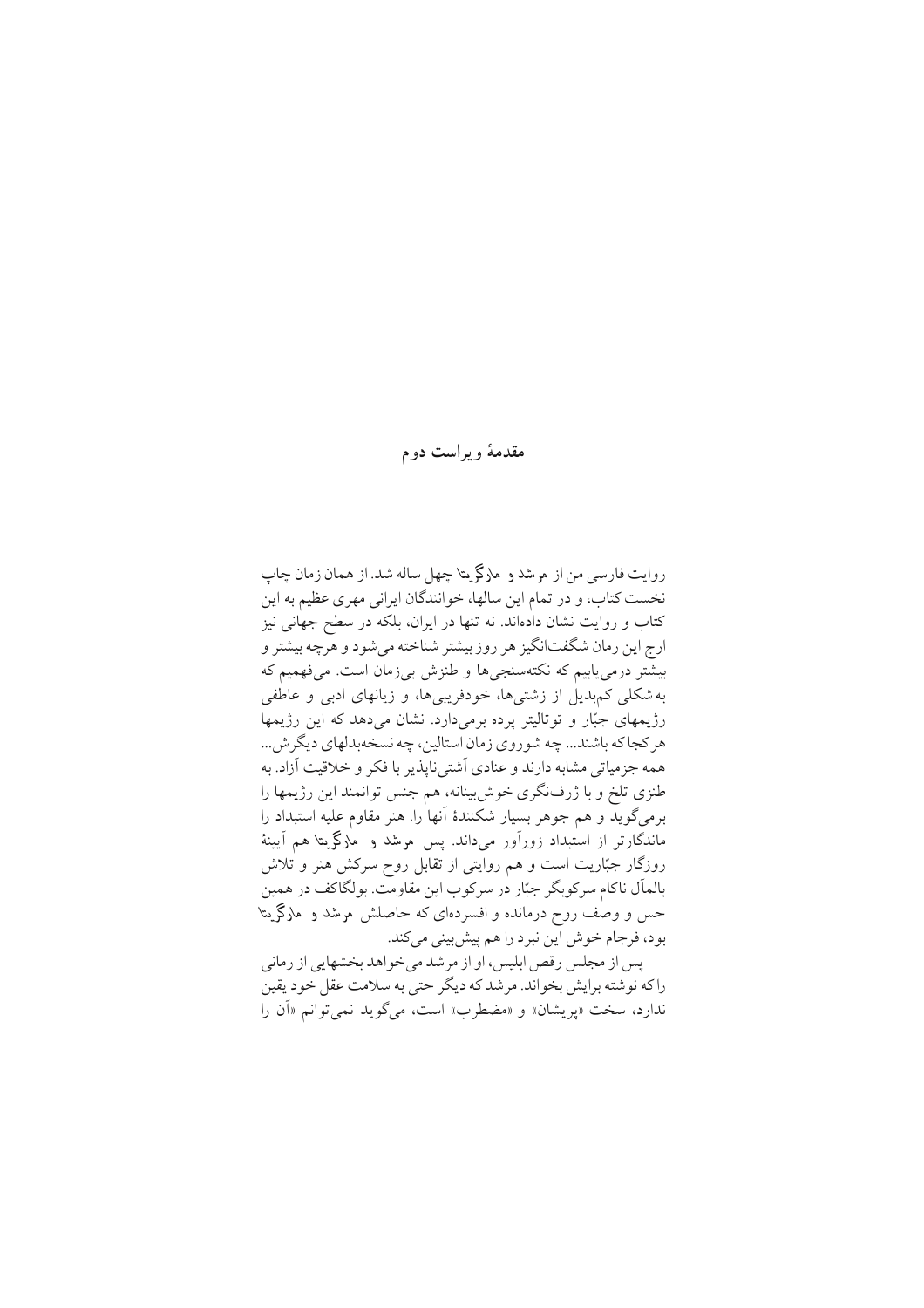مرشد و مارگریتا هشت

به شما نشان بدهم چون در بخاري منزلم سوزاندمش.» ابليس قوّ ت قلبش میدهد و میگوید، «محال است. دستنوشته نمی سوزد.»<sup>[۱]</sup> حتی از زبان ابلیس هم این کلمات برای ما خوانندگان و مشتاقان هنری که در زمان جباران زندگی کردهایم قولی سخت نویدبخش است. و به همان اندازه برای جبّاران مایهٔ دلتنگی است. میفهمند که با همهٔ کتابسوزیها و سانسورها و داغ و درفش هاشان گره بر باد میزنند. می توانند در کوتاهمدت «دستنوشتهها» را به گمان خود بسوزانند. اما دیر یا زود «دستنوشته» از زیر غبار کتمان و خفقان بیرون می آید و جایگاهش را در جهان ادب و اندیشه پیدا می کند. آنچنان که م مثد و مارگم بتا پیدا کرد.

هنوز شوروی برنیفتاده بودکه در سال ۱۹۹۱ جلساتی در سر تاسر آن کشور در بزرگداشت موشد و ملاگی متا برگذار شد. مجلههای متعددی شمارهٔ ویژهٔ این رمان تدارک دیدند.<sup>[۲]</sup> در نیمهٔ دوم همان سال، بساط رژیمی که بولگاکف به جنگش رفته بود فرو ریخت. مرشد ماند و ژدانف%ای قد و نیم قد به زبالهدان تاریخ رفتند. البته رسم استبداد در روسیه یکسر و یکشبه برنیفتاد. در روزگار یوتین،گرچه مرشد و مارگریتا دیگر سانسور نبود، ولی در ۲۰۰۵ تلویزیون روسیه روایتی از مرشد و ماركم متا را به صحنه برد كه استبداد حاكم را توجيه مى كرد. [۳]

درواقع پیدایش چنین رمانی در آسمان ادب شوروی استالینی از یک جنبهٔ دیگر هم شگفتآور بود. میلان کوندرا میگوید در سدهٔ نوزدهم، بەرغم عقبافتادگی نسبی اقتصادی روسیه، بسیاری از درخشانترین رمانهای جهان در روسیه نوشته می شد. تالستوی و داستایفسکی، تورگینف و هرتسن تنها از قلههای این میدان بودند. می گوید با آمدن شوروی و عنادی ذاتی که بین رمان و رژیم توتالیتر وجود دارد، از آن عرصهٔ پربار چیزی جز سرزمینی سترون و مشتی رمان سفارشی باقی نماند.<sup>[۴]</sup> در همین زمین خشک بودکه مرشد و مارگریتا برآم*د و جاو*دانه  $[\Delta]$ <sub>1.2</sub>

چهل سالگی کتاب در ایران و جشنها و تحقیقات و روایات تئاتری و ايرايي و سينمايي كه در اين سالها از مرشد و مارگريتايديد آمده است همه حکایت از سرشت ققنوس وار ادبیات و سرنوشت میرندهٔ استبداد دارد.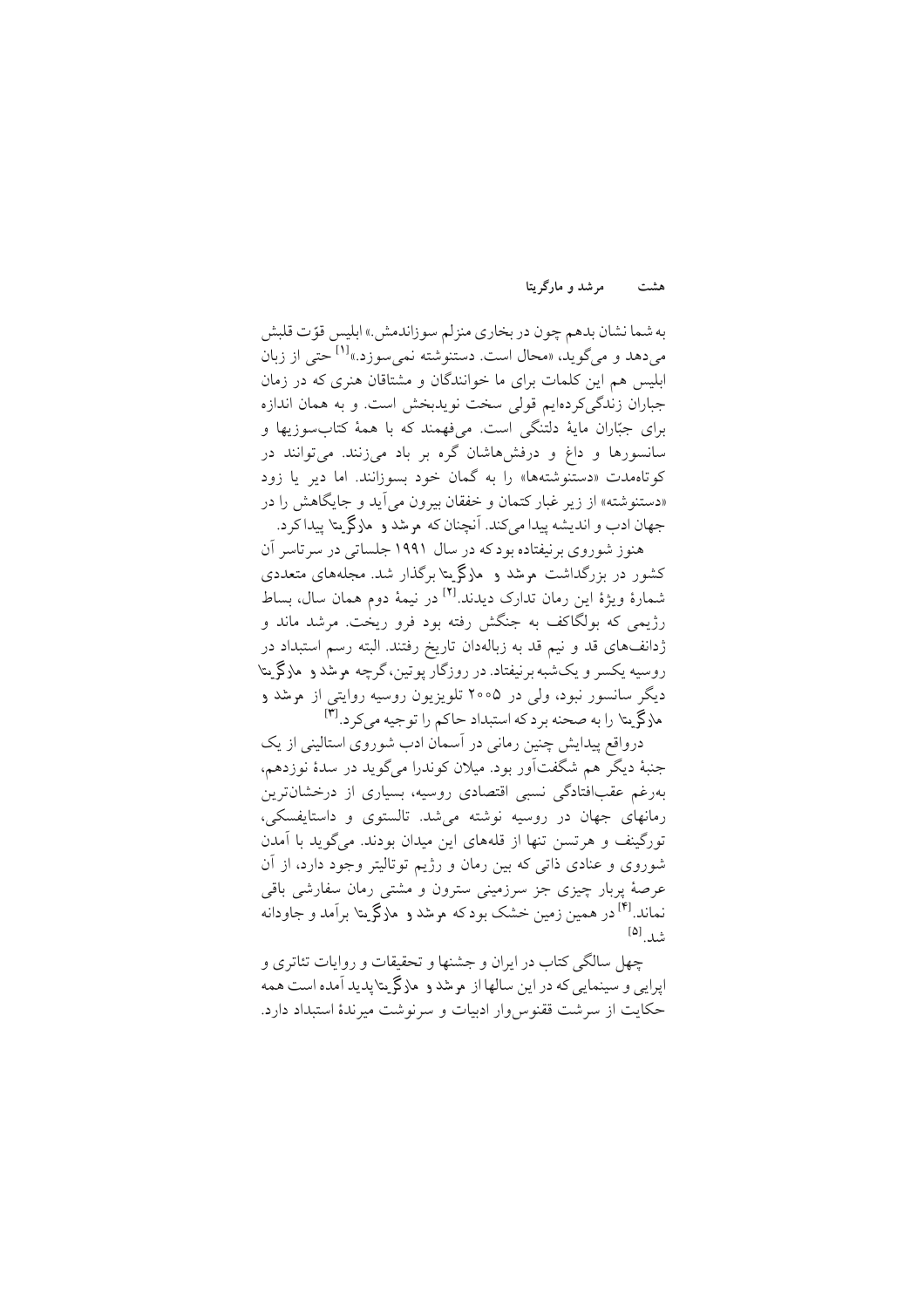بولگاکف در جایی در مورد این اثر ش گفته بود که «رمان غروب زندگی» اوست. ولي اين استبداد زمانش بودكه غروب خود را ديد و بولگاكف ها و آخيماتواها ايدي شدند.<sup>[۶]</sup>

در اين سالها، بي گزافه صدها مقاله و كتاب در واكاوي لايههاي پنهان و آشکار سبکی و معنایی این رمان سخت زیبا نوشته شده است و می توان انتظار داشت که در آینده شمارشان فزونی هم بگیرد.<sup>[۷]</sup> یکی از تأثیر اندیشههای مانوی و زرتشتی در مرشد و مارگریتا میگوید و حتی کتابهایی را که بولگاکف در این زمینه خوانده بود ردیابی کرده است.<sup>[۸]</sup> مي گويد حتى كلماتي كه در مدخل كتاب آمده... «قدرتي كه همواره خواهان شر است/اما همیشه عمل خیر میکند...» بیش از گوته و فاوست وامدار مانی است. منتقدی دیگر ریشههایی قنوسی و حتی نشانههایی ماسونی در روایت می پابد<sup>[۹]</sup> و نویسندهٔ دیگری بر اهمیت شخصیت مارگریتا، بسان اخلاقیترین و خودکفاترین شخصیت رمان تأکید دارد.<sup>[۱۰]</sup> زندگینامهنویسی از نفوذ یدر بولگاکف که استاد الهیات مسیحی بود بر زندگی و افکار او می گو ید<sup>[۱۱]</sup> و منتقدی دیگر ، رد پای آشکار نو پسندگانی چون تالستوی و گوگول را در م شد و مارگریتامی پابد؟ یکی رمان را بر گر تهٔ رمانهای عشقی می بیند و سوداهای دل و تن انسان را در آن پررنگ می کند.<sup>[۱۲]</sup> جهان.ینی مرکزی کتاب را منتقدی دیگر در اساس فکر اَخرالزمانی مسیحی میشناسد و تەرنگی از سفر مکاشفهٔ کتاب مقدس و حتی چهار اسـب مألوفش را در مرشد و مارگریتامی یابد.<sup>[۱۳]</sup>چند نفری از نفوذ و حضور آشکار موشد و مارگریتا در آثار سرشناس کسانی چون ولاديمير ناپاكف و اوميرتو اكو نوشتهاند. بالاخره اينكه بسياري به درهم تنیدگی نمایشها و رمانهای بولگاکف اشاره میکنند و گاه در تأکید نیاز به درک این در هم تنیدگی به این قول او اشاره میکنند که میگفت، «چون پیانونوازی هستم که برای تبدیل شدن به یک هنرمند کامل به هر دو دست خو د نیاز دار د.»<sup>[۱۴]</sup>

کار ترجمهٔ شاهکار هنرمند کاملی چون بولگاکف آسان نیست. مي گويند هر مترجمي، حتى در بهترين حالت، مرتكب نوعي «خيانت» میشود. شاید مترجمان ناچار چون یروکروستس<sup>101]</sup> عمل می کنند که از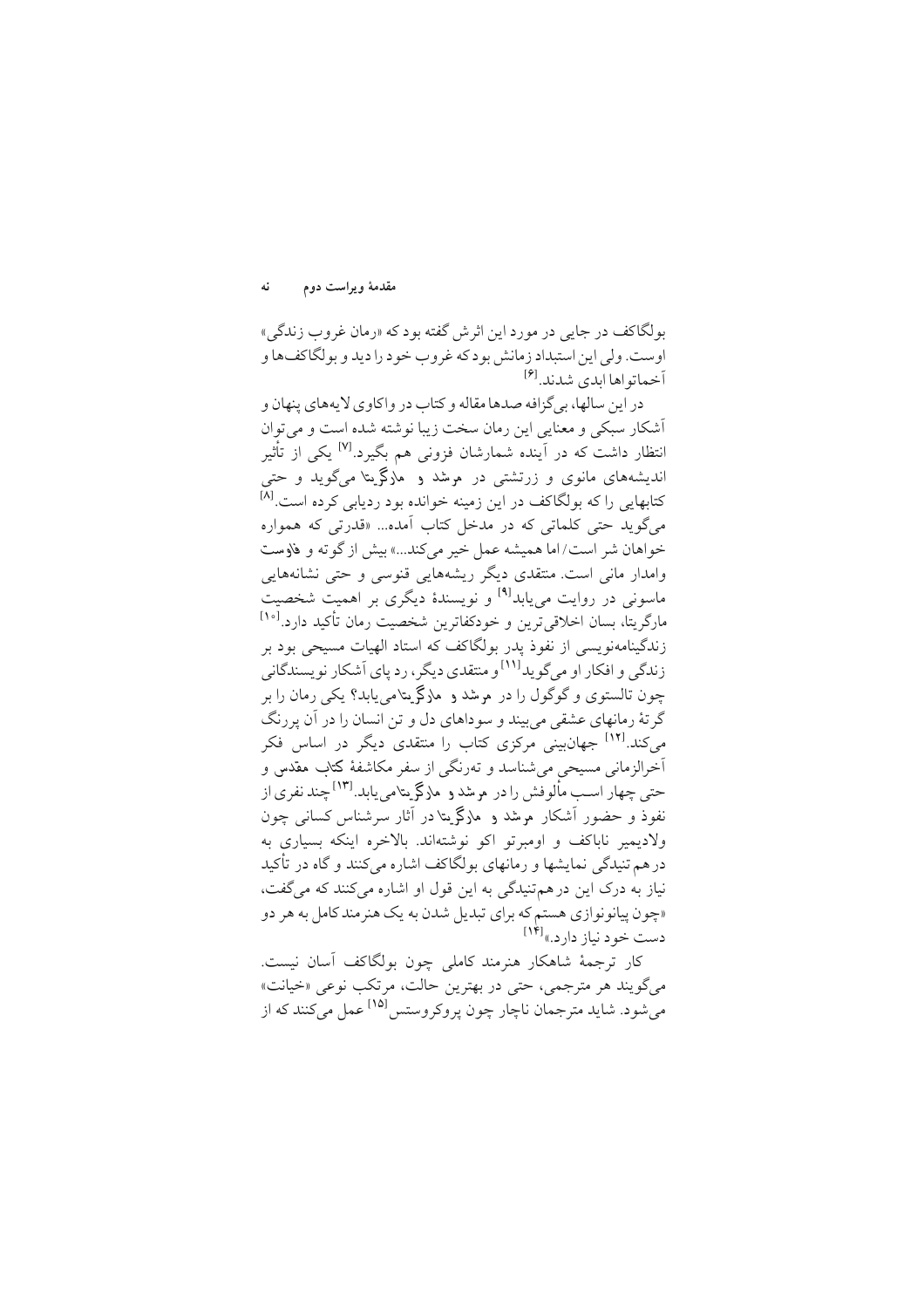#### مرشد و مارگریتا ده

شخصیتهای اساطیر پونان بود. بر راهی نشسته بود و اعضای بدن هر کس را که رد می شد، برای همسازی با تختی که داشت، یا میکشید یا می برید. مترجم هم متن را از زبان اصل به زبان ترجمه برمیگرداند. میکوشد در این گذار همهٔ پیچیدگیها و هالههای معنایی متن اصلی را در متن ترجمه حفظ و منتقل كند؛ ولي آيا انتقال همهٔ هالههاي معنايي شدني است؟ با کاري که من کردم امکان اين «خيانت» فزوني مي گيرد \_روايت من مبتني بر ترجمههای انگلیسی و فرانسهٔ اصل بود و نه خود متن روسی.

ویراست جدیدی که از روایت من در دست دارید نهتنها با وایسین و دقیق ترین ترجمهٔ انگلیسی مرشد و مارگریتا مقایسه و بازنویسی شده است، بلکه در طول این سالها دو دوست ــ یکی که زبانش روسی بود و سالها در ایران با همسر ش بنگاهی انتشاراتی داشت و دومی یک ایرانی که بیشتر از سه دهه در مسکو زندگی کرده ــ ترجمهٔ من را با اصل روسی مقايسه كردند. درنتيجة اين مقايسهها اطمينان ييدا كردم كه «خيانت» ترجمهام چندان متفاوت از ترجمهای که بر اساس متن روسی صورت م<sub>ی ب</sub>گرفت نبود. امروز در انگلیسی دستکم شش ترجمه از مرشد و مارگریتا صورت گرفته است و هنوز بهقطع معلوم نیست که آیا ترجمههای مؤخرتر به اصل وفادارتر از نخستین ترجمهها باشند.<sup>[۱۶</sup>] اميدوارم منتقدان ايراني هم روايات مختلف فارسي از اين كتاب را مقايسه کنند و چند و چون وفاداری به متن و رونویسی از ترجمههای دیگر را روشن كنند.

اقبال خوانندگان ایرانی به این کتاب و روایت من بیشتر از هر چیز مدیون بافت درخشان روایت رمان و طراوت نگاهش به هنر و رابطهٔ خلاقیت با جباریت و سرشت عشق است. ولی بدون عشق بی کران محمدرضا جعفري، ناشر نشرنو، به كار نشر، بهسان رسالتي فرهنگي و نه بهسان دکّان کاسبی صرف، این کتاب هرگز چهل سال پیش به شکلی که چاپ شد به دست شما نمی رسید. تلاش او در روشن نگه داشتن چراغ «امیرکبیر» که به همت پدرش عبدالرحیم جعفری تأسیس شد و در آستانهٔ انقلاب بزرگترین انتشاراتی خاورمیانه بود سبب شد که از لحظهای که متن ترجمه را به او دادم، تا امروز، از هيچ تلاشي براي بهتر كردن متن و ارائهٔ آن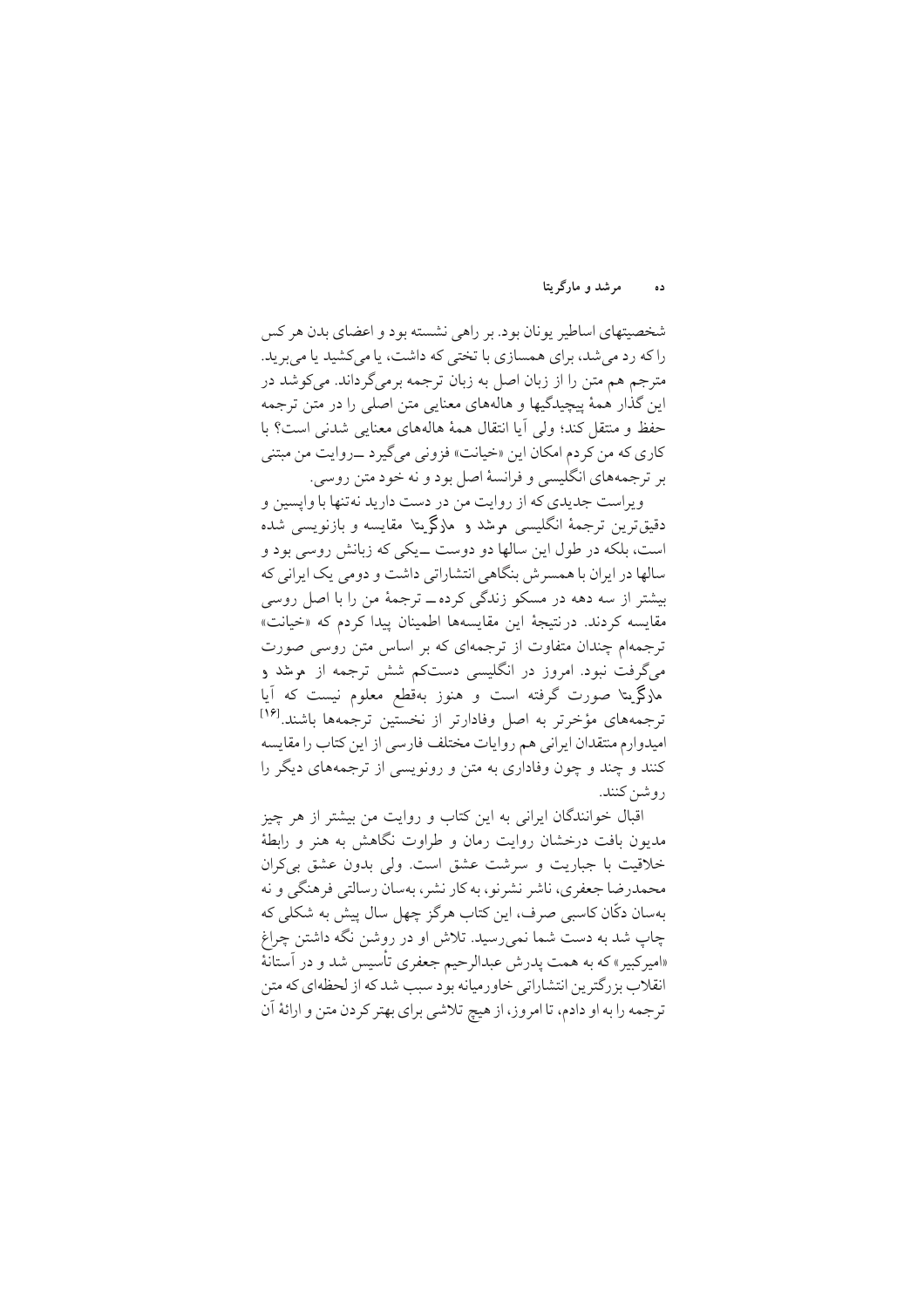مقدمهٔ ویراست دوم یازده

به شکلی وزین و کم غلط به خوانندگان فروگذار نکند. به همین دلیل با آنکه او خود یکی از زبدهترین و ریزبینترین ویراستاران دوران ما بود (و هست)، چهل سال پیش، وقتی پیشنهاد کردم کار ویرایش نهایی متن را به هوشنگ گلشیری وابگذاریم، لحظهای درنگ نکرد. چانهٔ کاسبکارانه هم نزد. مثل يدرش ارج نويسنده و مترجم را مي دانست (و مي داند). همان عشق و تلاشش برای تدارک بهترین نسخهٔ ممکن از پر شد و هارگریتا، که چهل سال پیش چاپ نخست کتاب را شدنی کرد، این بار برای تدوین چاپ<sub>ی</sub> جدید، مناسب چهلمین سال تولد موشد و مارگم یتادر فارسی به کار رفت. نه مرشد نوباوهٔ چهل سال پیش و نه این متن چهل سالهٔ امروز، بدون همدلی و همراهی و دلیستگی او به ادب شدنی نبود.

عباس میلان*ی*  $Y \circ Y \circ \psi$ 

### بادداشتها

/1 »T− °½SwAo Ÿ®±»¯, | å/39

- 2. Lesley Milne, Ed., Bulgakov, The Novelist-Playwright: "Introduction", (London, 1995), p. 1-12.
- 3. Jeffrey Brassard, "Adaptation in the Service of Putin", Journal of Popular Film and Television, 2012, 40. (3), pp. 151-158.
- 4. Milan Kundera, "The Novel and Europe", The New York Review of Books, July 19, 1984, pp. 15-19.

۵. برای ترجمهٔ فارسی مقالهٔ کو ندرا، رک. به عباس میلانی، مباحثی درباب توتالیتریسم (بر کلی، ۱۹۸۸)، صص, ۱۵۲، ۱۷۴.

- 6. David Bethea, The Shape of Apocalypse in Modern Russian Fiction, (Princetion, 2014), p. 187.
- 7. Laura D. Weeks, Ed., The Master and Margarita: A Critical Companion (Evanston, 1996).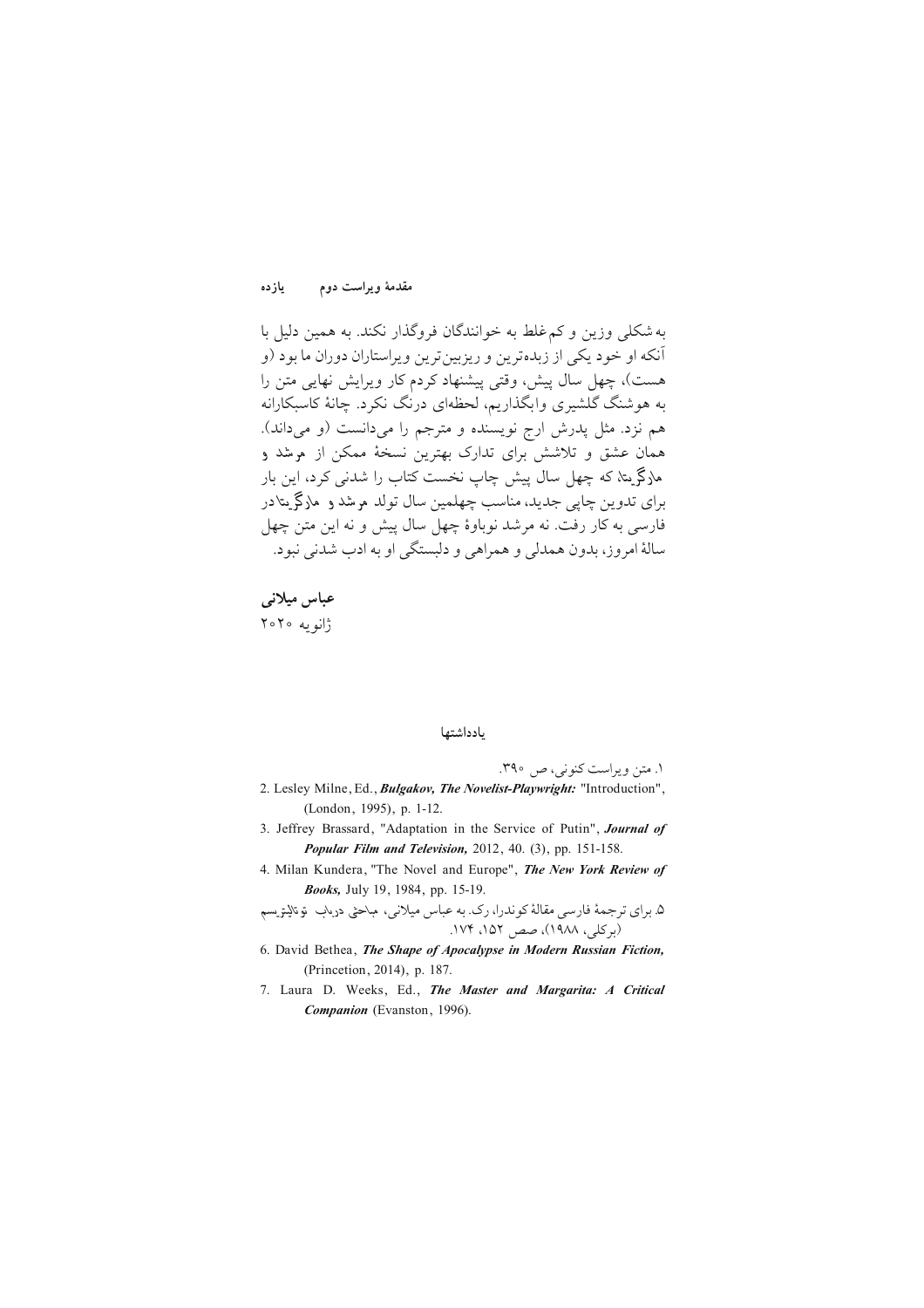- 8. Robert E. Strutts, "Reconciling The Manichean Heresey in Mikhail Bulgakov's The Master and Margarita ", The Explicator, 2012,  $(70), 3, pp. 164-166.$
- 9. Ludmila L Besouskaya, "Abstract", "Masonic Gnostic Myth in M. A. Bulgakov's Novel Master and Margarita", *Isvestia Vzongo*, 2019,  $(1)$  pp. 186-194.
- 10. Robert J. S. Cason, "Lacanian Ethics and Kojevian Dialectics In Mikhail Bulgakov's The Master and Margarita", Law and  $Literature$ , 2013, (23), 2; نگاه کنىد به:

 $https://www.tandfonline.com/doi/abs/10.1525/la1.2013.25.2.206$ 

- 11. Laura D. Weeks. "What I have written I have written". In Weeks. The Master and Margarita... op. cit. pp. 3-73.
- 12. Zachary Johnson, "Margarita's Orgasms: Reading the Erotic in Bulgakov's The Master and Margarita", Russian Review, (77), 4, pp. 560-575.
- 13. David Bethea, *The Shape of Apocalypse*, op. cit., 193.
- 14. Ibid., p. 186.
- Procrustes 15.
- 16. Natalia Kaloh Vicl, "Retranslations, Do They Get Us Back to the Source Texts: Six Translations of M. Bulgakov's The Master and Margarita", Slavic and East European Journal,  $2016$ ,  $(60)$ ,  $1$ , pp. 106-129.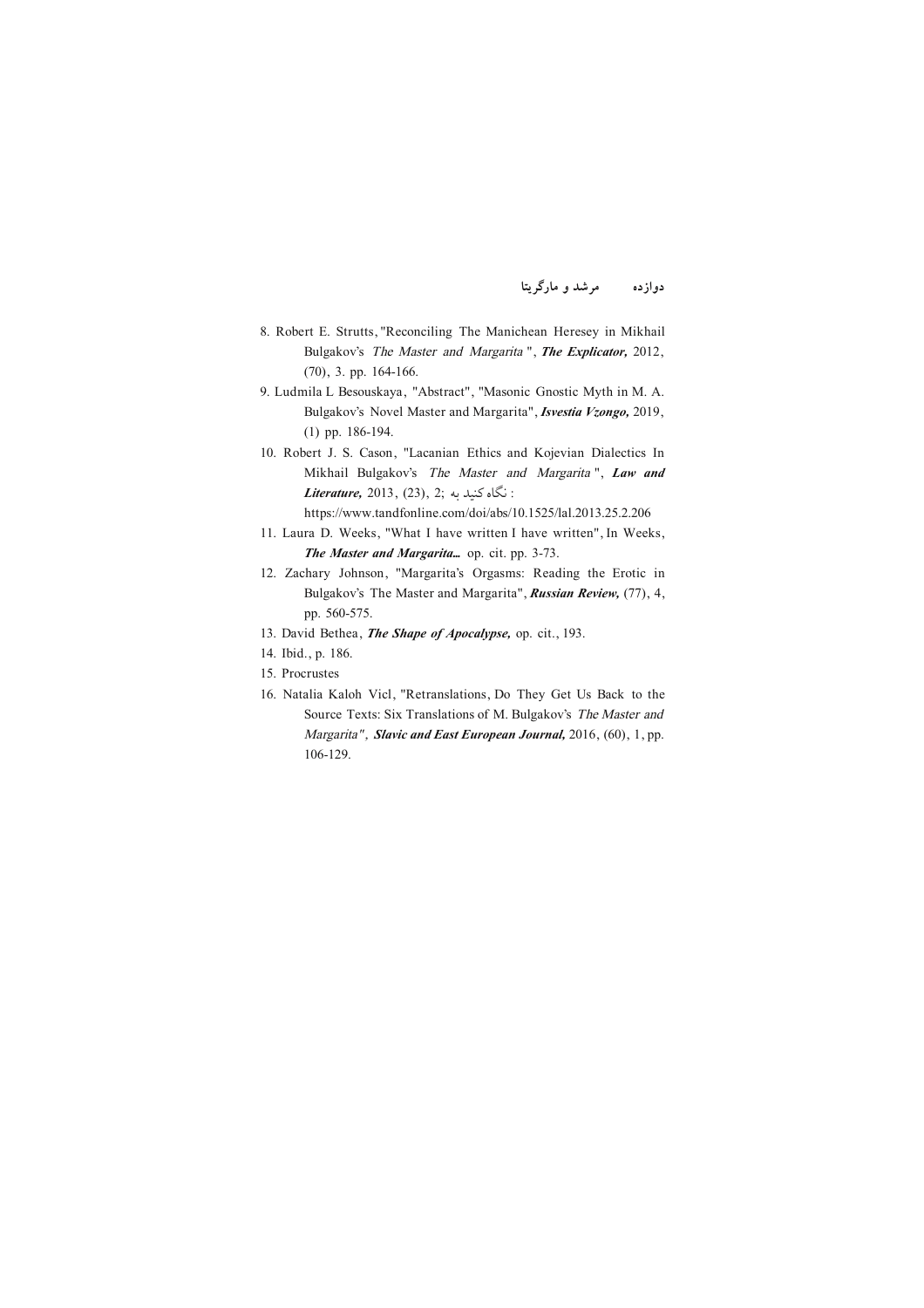مقدمهٔ مترجم

م شد و مارگی تا را شاید بتوان از آثار شگفت[نگیز ادبیات جهان به حساب آورد. در زمانی که ادبیات فرمایشی تسمه از گردهٔ ادبیات شوروی کشیده بود و عرصه را بر چهرههای درخشان ادب روستهٔ شوروی تنگ کرده بود،میخائیل بولگاکف دوازده سال آخر عمر خود را صرف نوشتن رمانی کردکه به زعم بسیاری از منتقدین با «کلاسیکهای» تاریخ رمان پهلو میزند و بیتردید در زمرهٔ درخشانترین آثار ادب تاریخ روسیه بهشمار میرود. واضح است که در فضای ادبی خفهٔ دورهٔ استالین، اثری بدیع چون موشد و مارگریتاحق حیات نداشت و ربع قرن طول کشید تا بالاخره در سال ۱۹۶۵، زمامداران شوروی، پس از حذف بیست و پنج صفحه از متن کتاب'، اَن را در تیراژ محدودی چاپ کردند. کتاب با استقبال کم نظیر مردم شوروی مواجه شد؛ به خاطر تیراژ کم، جلسات قرائت عمومی تشکیل می شد. ۲ کتاب فوراً به یکی از داغترین

۱) این بیست و پنج صفحهٔ حذف شده که شامل قطعاتی در سرتاسر کتاب است، در متن فرانسهٔ مرشد و مارگریتا به دقت مشخص شده است. ر.ک. به:

Boulgakov, Mikhail, Le maitre et Marguerite, traduit par Claude Ligny, Paris, 1968.

۲) برای اجمالی از کیفیت استقبال مردم از موشد و مارگریته ر.ک. به: Aeynolds, S. "Black Comedy," New Statesman, Dec. 1, 1967, p. 722.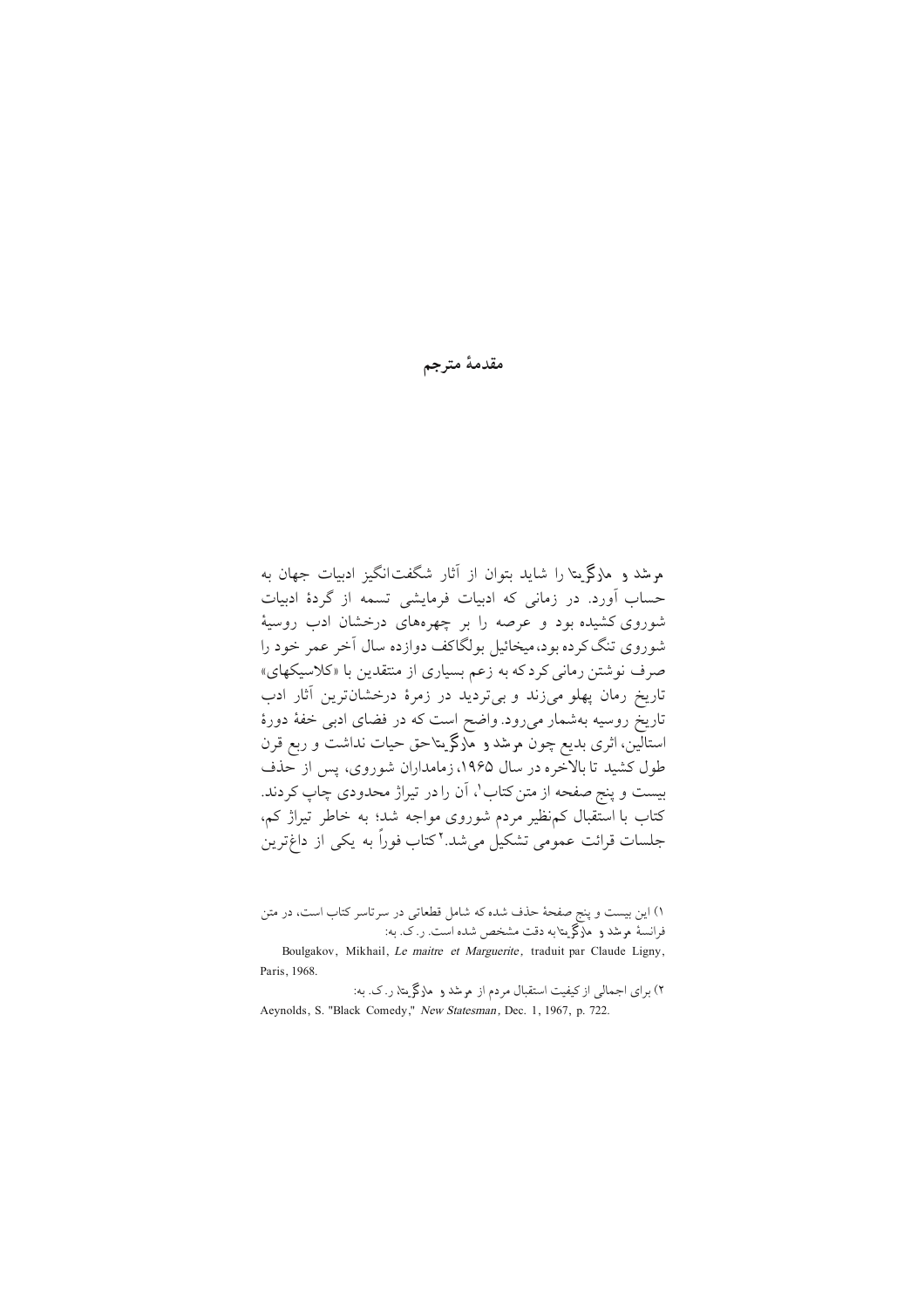مرشد و مارگریتا جهارده

کالاهای بازار سیاه شوروی بدل گردید.۳طولی نکشید که متن کامل و سانسور شدهٔ مرشد و ملاگر متابه بسیاری از زبانهای زندهٔ دنیا ترجمه شد و حيرت و تحسين منتقدين را برانگيخت؛ صدها رساله و كتاب و مقاله درباب جوانب گوناگون موشد و مارگریتا چاپ شد.<sup>۴</sup> حتی منتقدین رسمي شوروي هم بالاخره به ارج و اهميت بولگاكف اعتراف كردند و مقالاتے در نقد و ستایش مرشد و مارگم پتا و دیگر آثار او نوشتند.<sup>۵</sup>

مرشد و مارگریتا ساختبی به غایت بدیع دارد. رمان از سه داستان مختلف تشکیل شده که گاه به گاه درهم تنیده میشوند و بالاخره در یایان کتاب، به وحدتی ارگانیک می رسند. شرح وقایع سفر شیطان به مسکو، سرنوشت یونتیوس پیلاطس و تصلیب مسیح و داستان عشق مرشد و مارگر پتا اجزاء سهگانهٔ رمان هستند. این داستانها در دو زمان تاریخی مختلف رخ میدهند: یکی زمان عیسی مسیح در اورشلیم و دیگری زمان حکومت استالین در مسکو. وقایع زمان اورشلیم از صبح چهارشنبهٔ هفتهٔ عید فصح میآغازد و تا غروب شنبه ادامه دارد. وقایع اصلی داستانهای مسکو نیز حدود هفتاد ساعت، یعنی از بعدازظهر

۳) از مرشد و مارگریتا ۳۰۰۰۰۰ نسخه چاپ شد که ۲۶ هزار نسخهٔ اَن به خارج صادر شد! تمام نسخههای توزیع شده در شوروی یکشبه تمام شد و کتاب به نزدیک صدبرابر قیمت روي جلد خريد و فروش مي شد. ر. ک. به:

Smith, Hedrick, The Russians, New York, 1976, p. 119. ۴) یکی از محققین امریکایی، لیستی از کتب و مقالاتی که دربارهٔ بولگاکف به زبان انگلیسی نوشته شده گر د آورده است. در این لیست، ۱۱۰۰ کتاب و مقاله ذکر شده که از این مبان، بیش از صد کتاب و مقاله تنها در نقد م شد و حارگم پاست. ر.ک. به:

Proffer, Ellenda, An International Bibliography of Works by and about Mikhail Bulgakov, Ann Arbor, 1976.

۵) مهمترین نشانهٔ تغییر نظر مقامات رسمی دربارهٔ بولگاکف مقالهای است که در دائرةالمعارف بزرگ شوروی (ترجمهٔ انگلیسی، جلد سوم، ص ۱۶۱) چاپ شده است. در این مقاله، به تفصیل از آثار بولگاکف و اهمیت او صحبت شده. برای نمونهٔ دیگری از نظرات منتقدین رسمی، ر.ک. به:

Lakshin, Vladimir, "Mikhail Bulgakov's the Master and Margarita," in Twentieth Century Russian Literary Criticism, Ed., Victor Erlich, Yale U. Press, 1975, pp. 243-83.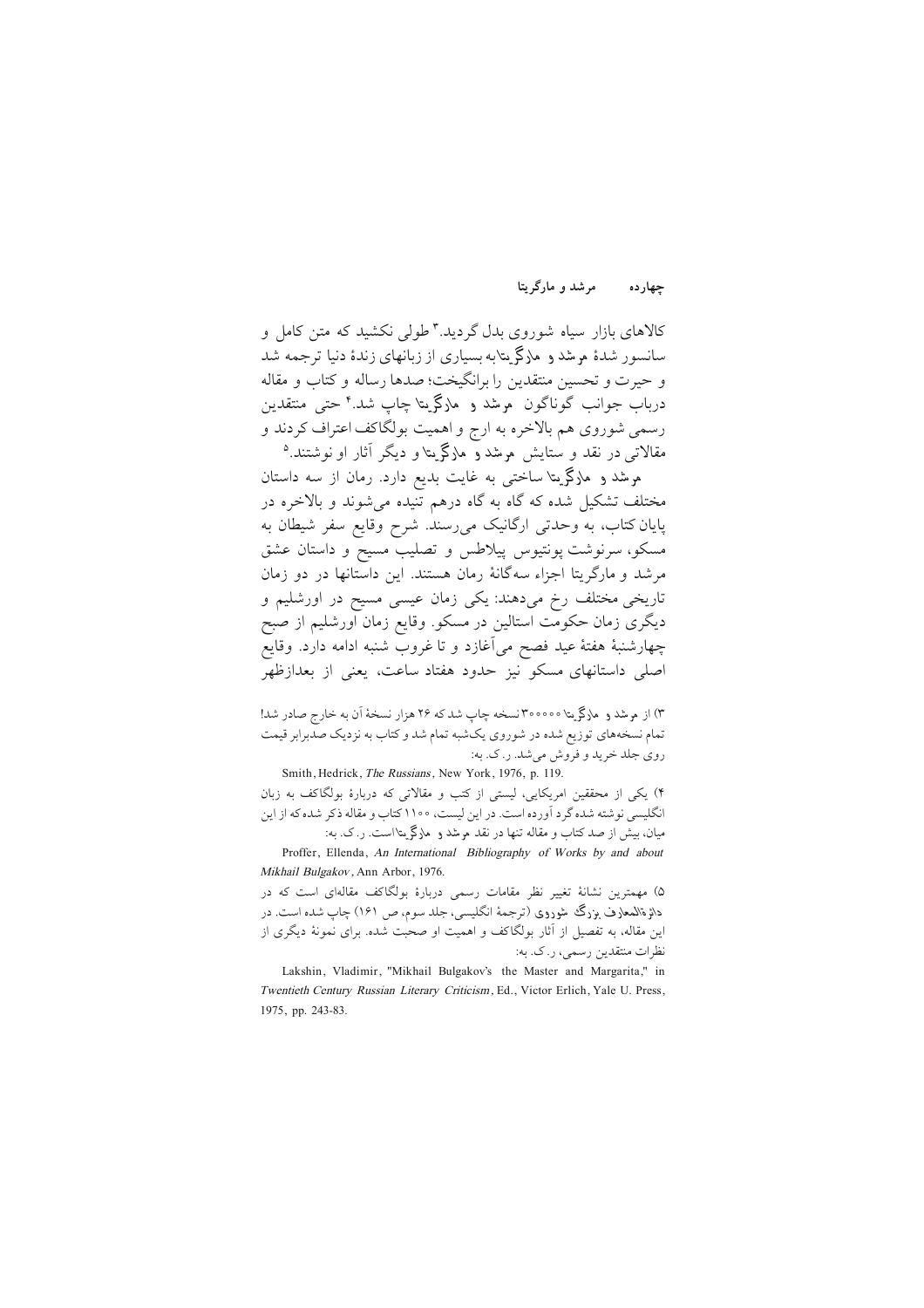مقدمة مترجم يانزده

چهارشنبه تا صبح یکشنبه را دربر میگیرد.<sup>۶</sup> این توازی زمانی قاعدتاً بیانگر توازی سرنوشتهایی است که در این دو زمان تاریخی مختلف رقم خورده. بولگاکف با تمهیدات دیگری نیز این توازی و تکرار را به ما نشان می دهد: مسائل و خصائل بسیاری از شخصیتهای سه داستان شبیه هم هستند؛ بتدریج خواننده درمی یابد که آنچه در فصلهای مربوط به پیلاطس خوانده درحقیقت بخشهایی از همان کتاب مرشد بوده است و بالاخره توصیف نویسنده از دو شهر مسکو و اورشلیم و طوفانی که در پایان ماجراهای این دو شهر رخ میدهد نیز همخوانی و شباهت کامل دارد؛ انگار دو شهر یکی شدهاند: یکی مسلخ مسیح است و دیگری مذبح مرشد و یا به تعبیری خود بولگاکف.

همانطور که کتاب از سه بخش بههم پیوسته تشکیل شده، مطالب آن را هم می توان در سه سطح مختلف اما مرتبط خواند و ارزیابی کرد. در یک سطح، مرشد و مارگریتا رمانی است سختگیرا و گاه طنزآلود دربارهٔ عشقی پرشور و شهری درمانده و نویسندهای طرد شده: روایتی است نو از داستان تصلیب عیسی مسیح و سرنوشت پیلاطس؛ نقدی است جانانه بر جامعهای بوروکراتزده و گرفتار چنبر خودکامگی؛ شرحی است تغزلی از عشقی عمیق میان دو انسان تنها. در این سطح، رمان بولگاکف به مصاف بسیاری از مفاهیم ذهنی متعارف ما می رود: جهان کهن و اساطیری اورشلیم یکسره عاری از هرگونه شگفتی و معجزه است و جهان امروزی مسکو، همه جا پر از حیرت و اعجاز. محدودیتهای زمانی و مکانی چون رؤیایی درنوردیده می شوند و آنچه خارق عادت و خلاف عقل است، عادی و عقلانی جلوه می کند. در فضایی پرتخیل و پرطنز، بولگاکف زندگی در مسکو و فضای

۶) البته کل وقایع کتاب طیف زمانی هشت سالهای را دربر میگیرد؛ یعنی از زمان ۲۲ سالگی ایوان تا سی سالگی اش برای بحث مفصل جزئیات کمی و کیفی این دو زمان مختلف و درونمایههای اصلی رمان بولگاکف، ر.ک. به:

Beatie, Bruce A., and Phyllis W. Powell, "Story and Symbol: Notes Toward a Structural Analysis of Bulgakov's the Master and Margarita," Russian Literature Triquarterly, No. 15, 1978, pp. 219-38.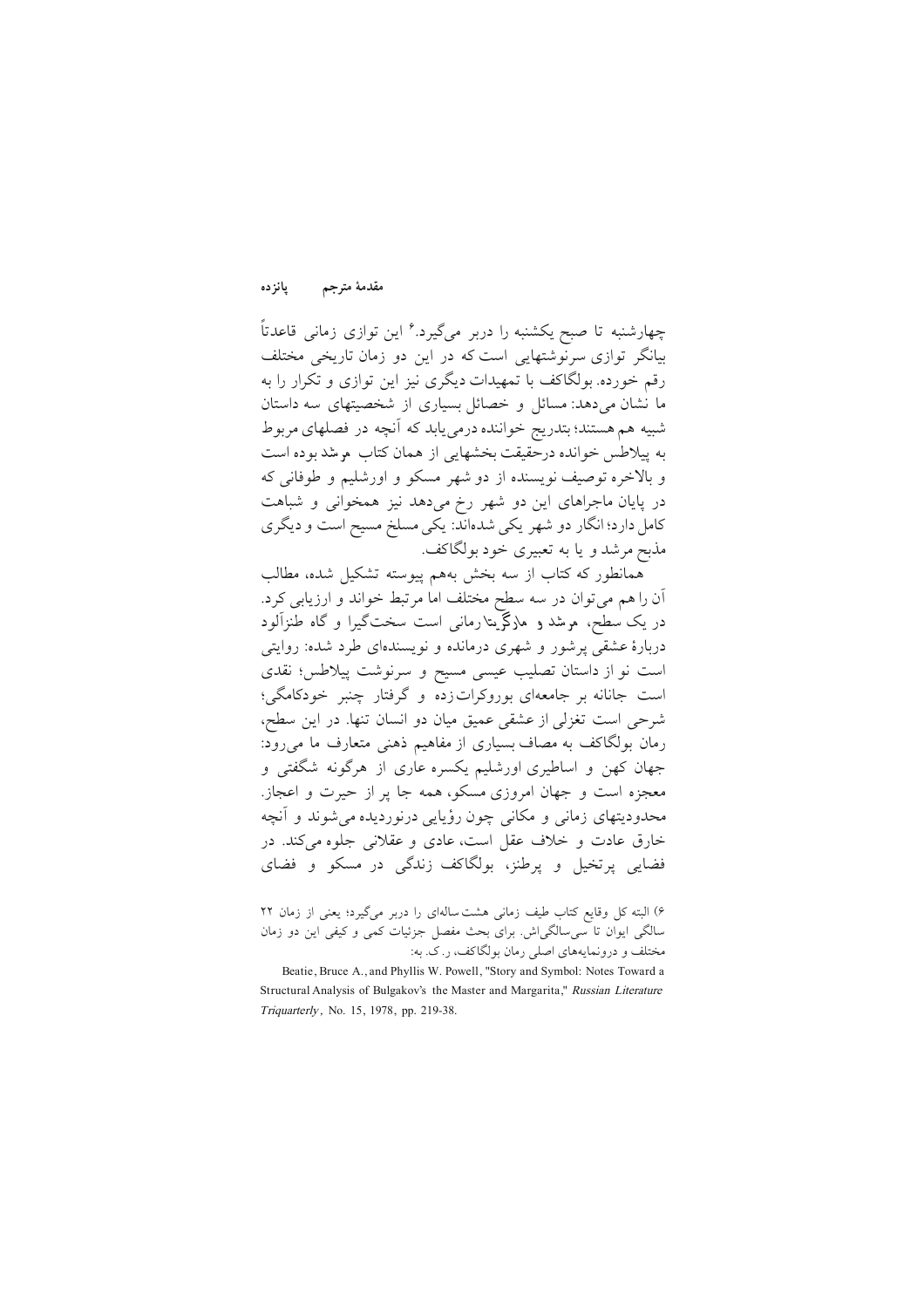#### مرشد و مارگریتا شانزده

روشنفکری آن زمان شوروی را به باد سخریه و انتقاد میگیرد و دست و پاگیری نهادهای بوروکراتیک و دشواری زندگی روزمره و ماهیت مضحکهٔ شوراهای نویسندگی فرمایشی را به بهترین وجه عیان و عریان می کند. طبعاً برخی از منتقدین غربی، به سودای اغراض تبلیغاتی، عمدتاً بر این جنبهٔ انتقادی بولگاکف از جامعهٔ شوروی تأکید کردند و به جنبههای برارزش دیگر این رمان بهای کمتری دادند. ولی پیشد و ماركم يتا اساساً رماني است فلسفي كه مايه و ملاط أن طبعاً از جزئيات واقعیات زندگی روزمرهٔ نویسنده و زمانهٔ او برگرفته شده است. بولگاکف این واقعیات را چنان ترسیم کرده که ورای صورت ملموس و مشهود آنها، جوهري ابدي و ازلي نهفته است وشناخت اين جوهر ما را بهسطح دیگری از ارزیابی این کتاب رهنمون می شود.

درواقع بولگاكف دين فراواني به گوته دارد و بسياري از درونمايهها و حتی برخی از شخصیتهای داستانی خود را از فاوست وام گرفته است و با خلاقیتی درخور یک نویسندهٔ طراز اول، این شخصیتها و درونمايهها را حياتي نو و مستقل بخشيده است. مانند فاوست گوته، در موشد و مارگریتانیز بسیاری از مسائل فلسفی و اخلاقی انسان، گاه به تلويح و زماني به تصريح، بحث شده و به مقولاتي چون خير و شر، جبر و اختیار، عشق و مرگ، عقل و غریزه، عرفان و مادیگری، جنون و شعور، فنايذيري و ابديت و بالاخره مسألهٔ عدالت و قساوت اشاره شده است و انگار به گمان بولگاکف، تنها مأمن و منجی انسان در مقابل ابنهمه معضلات عشق است و لاغير.

ظرافت و خلاقت موشد و مارگم بتا از جمله در این نکته نهفته است كه در عين بحث مسائل فلسفى و نقد معضلات اجتماعي، رمان تا حدى زندگینامهٔ خود نویسنده است و بسیاری از جزئیات داستان از زندگی خصوصي خود ميخائيل بولگاكف برگرفته شده و درك همين شباهتها ما را به سطح سوم ارزیابی این رمان نزدیک میکند. برای شناخت بهتر برخی ظرایف این جنبه از رمان، اشارهای گذرا به زندگی او ضروری است.

بولگاکف در سوم ماه مه ۱۸۹۱ به دنیا آمد و در سال ۱۹۱۶ از مدرسهٔ طب فارغ|لتحصیل شد و مدتها در روستاهای روسیه به طبابت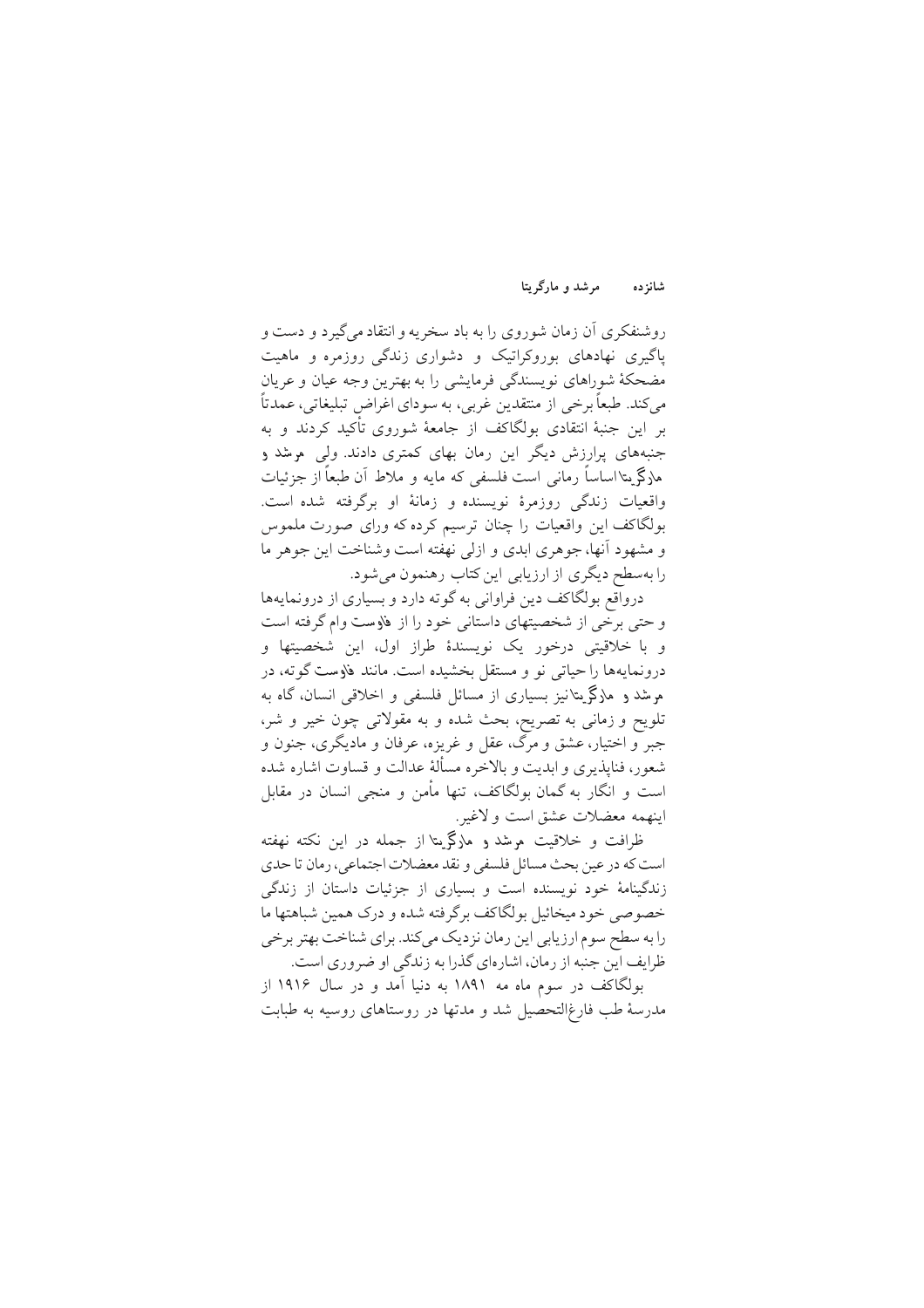هفده مقدمة مترجم

یرداخت کتاب خاطرات یک پزشک روستایی ثمرهٔ این سالهای گشت و گذار در روستاهای کشور بود. بولگاکف نمایشنامههای فراوانی نوشت و گلادهای سفند معروفترین نمایشنامهٔ او بشمار میرود. بسیاری از آثار او در دههٔ بیست در مسکو و دیگر شهرهای شوروی به صحنه آمد. بعلاوه، از او دو نوشتهٔ زندگینامهمانند، یکی دربارهٔ یوشکین و دیگری دربارهٔ مولیر، بجا مانده است.

از اواخر دههٔ بیست، با اوج گرفتن دیکتاتوری استالین، بولگاکف، مانند مرشد، مغضوب قدرتمندان و منتقدین «رسمی» شد. نقدهای متعددی در تکذیش نوشتند؛ از کار برکنارش کردند؛ عقاید «بورژوائي»اش افشاء شد و بيم جانش مي رفت. بولگاكف بالاخره بستوه آمد و به فکر مهاجرت افتاد. اما با دخالت شخصی استالین ۷ کاری در تئاتر مسکو به او واگذار شد و در پناه امنیت نسبی این کار، بولگاکف کار رمان م شد و مارگم یتا را ادامه داد.

نوشتن مرشد و مارگر بتا که بولگاکف آن را مهمترین کار زندگی خود می دانست، از سال ۱۹۲۸ شروع شد. در سال ۱۹۳۰، درنتیجهٔ فشارهای روانی و اجتماعی، بولگاکف، در لحظهای از افسردگی، مانند مرشد، نسخهٔ اول مرشد و مارگریتا را با دست خود به آتش افکند و چندی بعد، نگارش مجدد رمان را آغاز کرد و تا آخرین روز زندگی خود در سال ۱۹۴۰ به تصحیح و تکمیل آن مشغول بود. آرشیو دستنویسهای او که شامل حدود ۲۵۷ دفتر است و به همت همسرش

۷) دربارهٔ کیفیت و علت دخالت استالین بحث فراوان است. برخی معتقدند که بولگاکف نامهای به استالین نوشت و از او خواست که یا با مهاجرتش موافقت کند و یا دستور رفع توقیف آثارش را صادر نمایند و استالین، در خلال مذاکرهای تلفنی به بولگاکف اطلاع داد كه مجدداً به استخدام درخواهد آمد و برخي از آثارش به چاپ خواهد رسيد. شايد ذكر اين نکته بی|همیت نباشد که استالین سه چهار روز بعد از خودکشی مایا کوفسکی، شاعر معروف شوروی، ظاهراً به قصد استمالت از بولگاکف به او تلفن زد. به روایتی دیگر، استالین به یکی دو نمایشنامهٔ بولگاکف سخت علاقهمند بود. برای بحث برخی از این جزئيات، ر . ک. به:

Proffer, Ellenda, "On the Master and Margarita," Russian Literature Triquarterly, No. 6, Fall 1973, pp. 533-64.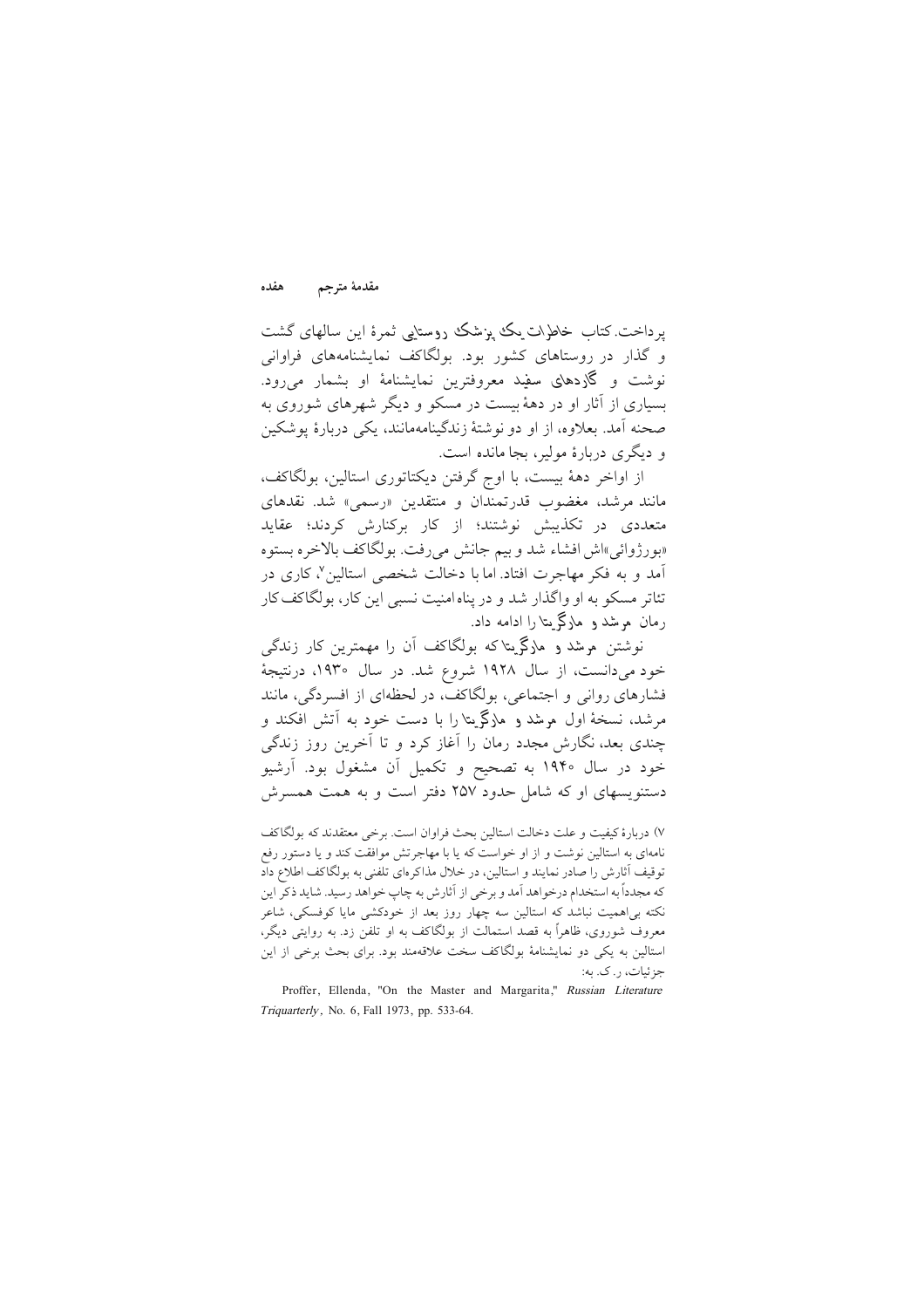مرشد و مارگریتا هجده

حفظ شده، به محققین امروزی مجال داده تا سیر دقیق نگارش م شد و ملاگریتا را بازشناسند و تغییراتی راکه در هر مقطع در متن کتاب وارد کرده است معین کنند.^ بولگاکف نیز مانند مرشد عاشق زنی شد؛ زنی به نام النا سرگیونا (Elena Sergeevna). او نیز مانند مارگریتا کلاهی برای بولگاکف دوخت و عمیقاً دلیستهٔ موشد و مارگریتا شد و در سالهای أخر، كه بيماري بولگاكف مانع كارش ميگشت، رمان را به صدايي بلند م خواند و تصحیحاتی را که بولگاکف لازم میدید وارد متن میکرد. بولگاکف مرشد و مارگریتا را هشت بار بازنویسی کرد و در این بازنویسیها تغییرات مهمی در ساخت داستان صورت گرفت. در نگارش اول، مارگریتایی در کار نبود و تنها بعد از آشنایی بولگاکف با همسر جدیدش النا، مارگریتا هم وارد داستان شد. متنی که امروزه به دست ما رسیده در سال ۱۹۳۸ تمام شد و دو سال آخر زندگی بولگاکف صرف تصحيح اّن گرديد.

وقتی در دهم مارس ۱۹۴۰ بولگاکف درگذشت، کسی جز همسر و چند دوست نزدیکشان از وجود موشد و مارگریتا خبر نداشت. ربع قرن طول کشید تا بالاخره مرشد و مارگی پتااز لهیب آتش زمان وارهید و حاه دانه شد.

 $\cdot \cdot \cdot$ ع تہ ١٣۶٢

۸) برای بحث جزئیات این تغییرات، ر. ک. به: Chudakova, M., "The Master and Margarita: the Development of a Novel," Russian Literature Triquartery, No. 15, 1978, pp. 177-207.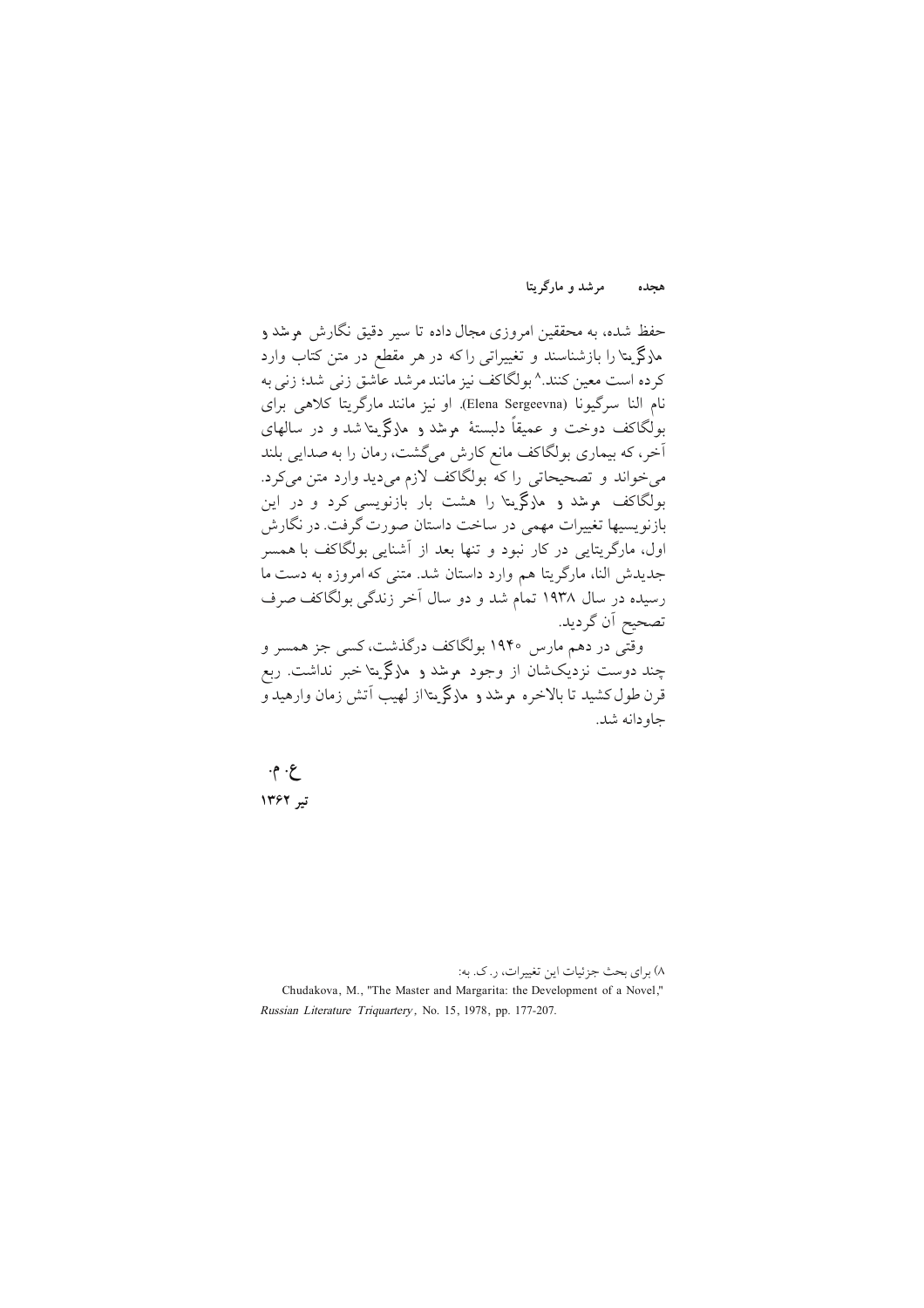«پس بگو کیستی؟» «جزئی از قدرتی هستم که همواره خواهان شـر است اما هميشه عمل خير مي *كند*.»

گوته، فاوست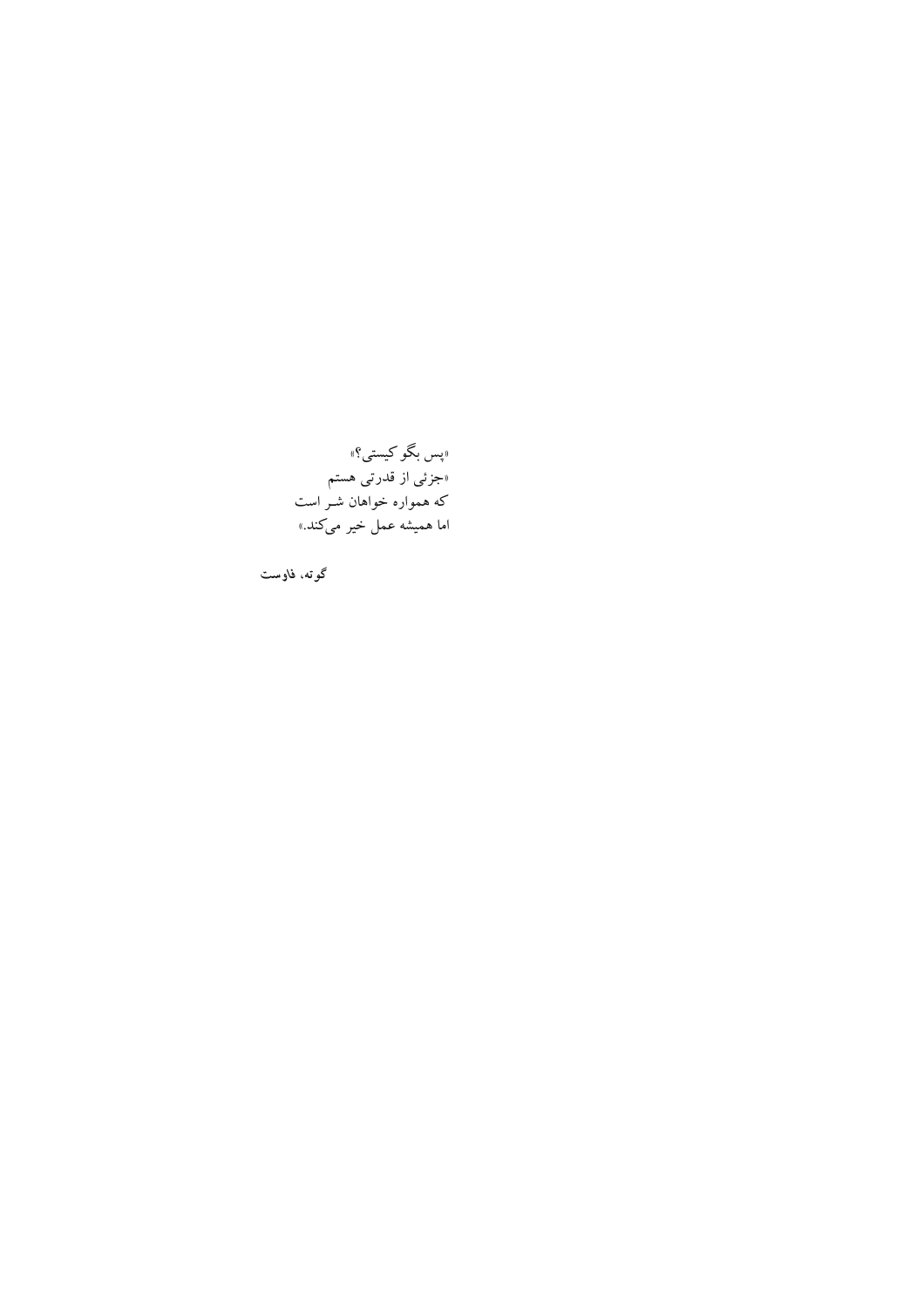## $\{ \ \}$

# ب**ا خارجيها هرگز صحبت مکن**

هنگام غروب گرم بهاری دو همشهری در برکههای بَطرکی' دیده مي شدند. اولي چهل سالي داشت؛ كت و شلوار تابستاني خاكستري رنگي یو شیده بود، کو تاه قد بود و مو مشکی، پروار بود و کمهو. لبهٔ شایوی نونوارش را به دست داشت و صورت دو تیغهکردهاش را عینکِ دستهشاخی تیرهای، در اندازهای غیرطبیعی، زینت می داد. دیگری مردی بو د جوان، چهار شانه، يا موهاي فرفري قرمز و كلاه چهارخانهاي كه آن را په عقب سرش رانده بود؛ پلوز و شلوار سفید چروکیده و کفشهای کتانی مشک<sub>ی یو</sub>شیده بود.

اولی کسی نبود جز میخائیل الکساندرویچ برلیوز<sup>۲</sup> سردبیر یکی از مجلات وزين ادبي و رئيس كميتهٔ مديريت يكي از مهمترين محافل ادبي

1) Patriarch Ponds و Patriarch Honds و Pond و Pond به معنى بركه و استخر است. در ترجمهٔ فرانسه از کلماتی استفاده شده که معنای اَن دقیقاً همان «برکههای بطر کے » است. ــم.

اينها در اصل سه بركه بود اما در قرن هجدهم فقط يكي از آنها در محل اقامت فيلارت (Philaret) بطرك (=اسقف اعظم) كليساي ارتدوكس روسيه باقي مانده بود. در سال ١٩١٨ نام آن به «بركههاي پيشگامان» تغيير يافت، اما بولگاكف از نام قديم آن استفاده ميكند. 2) Berlioz Alexandrovich Mikhail: M±§¢ŸB¯ •B ¨vM¼ºnB pA{ h¼~T´ºB BTwAj¯y An از نام آهنگسازان میگیرد. بهجز برلیوز یک مدیر مالی به نام ریمسکی و روانپزشکی به نام استراوینسکی هم در داستان حضور دارند. سعی منتقدان برای اینکه حتماً مقصودی برای این نامگذاریها بتراشند تاکنون بی نتیجه مانده است.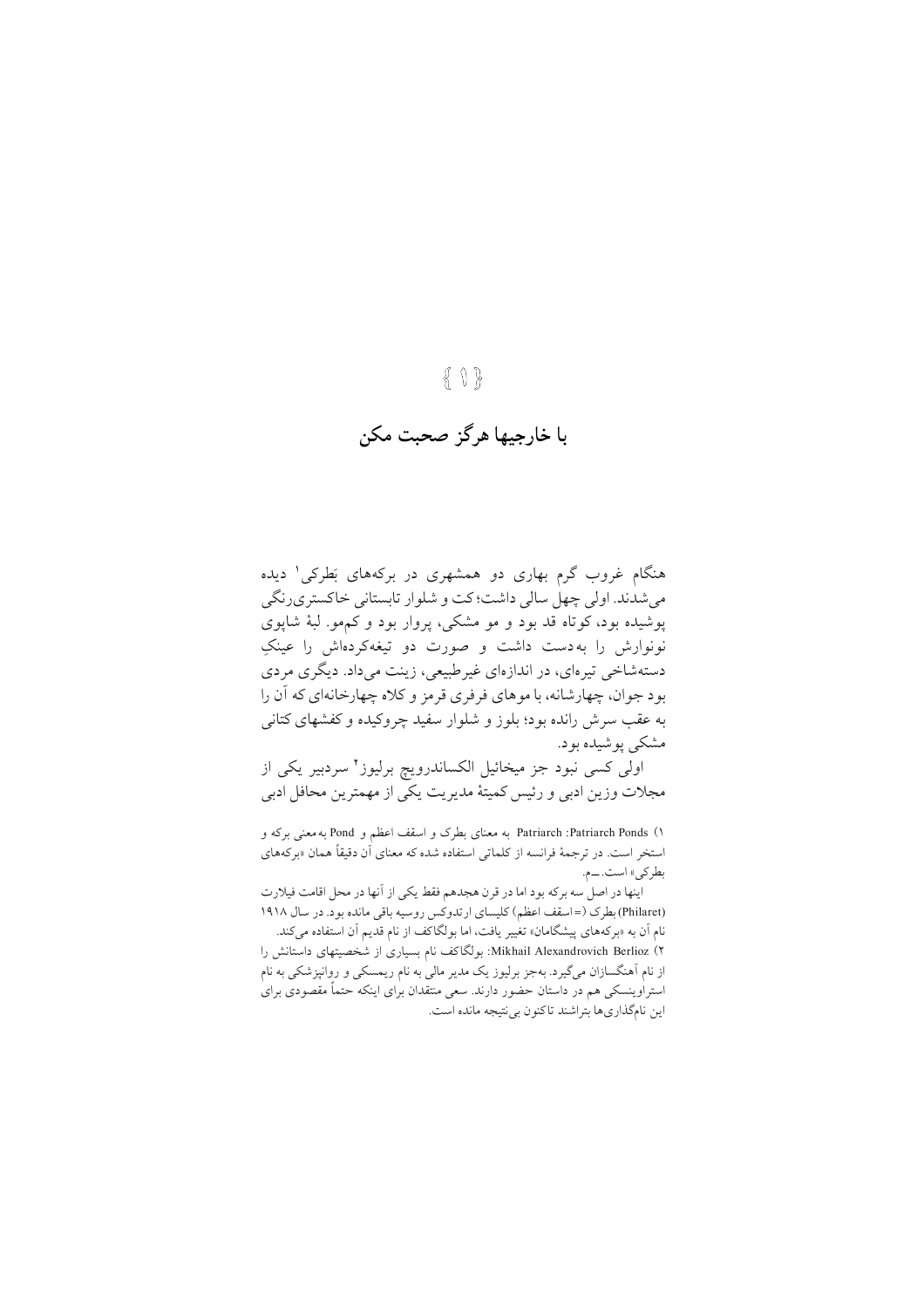### ۸ مړ شد و مارگر پتا

مسکو، که اختصاراً ماسولیت" نام داشت. جوان همراه او شاعری بود به نام ايوان نيكولايويچ پونيريف (Ivan Nikolayevich Poniryev) كه بيشتر با نام مستعار بِزدومني <sup>؟</sup> (بيخانمان) شناخته مي شد.<br>.

وقتى كه دو نو يسنده به ساية درختان تازه سبز شدهٔ زيزفون رسيدند، بهطرف دکهای چوبی پیچیدند که رنگهایی زنده و شاد داشت و بر آن علامتی أويزان بو د. روي علامت نوشته بو د: «أبجو ، أبهاي معدني».

واي، بله، در مورد اين روز لعنتي ماه مه، اين نكتهٔ غريب گفتني است که نه تنها در اطراف دکه، بلکه در تمام پیادهراهِ موازی با خیابان مالایا برونايا (Malaya Bronnaya) حتى يك نفر هم ديده نمي شد. ساعتى بود كه مردم حتی رمق نفس کشیدن ندارند و خورشید که مسکو را سوزانده است، در پس بولوار کمرېندې سادووايا (Sadovaya)، در زيړ غباري خشک فرو می رود. هیچکس نیامده بودکه زیر درختان زیزفون قدم بزند و يا بر نيمكتها بنشيند و پيادهراه خالي بود. بر ليو ز گفت: «آب گاز دار ، لطفاً.» زنِ توي دكه پاسخ داد: «نداريم!» و معلوم نيست چرا دلخور شد.

۳) MASSOLIT: یک نام مخفف ساختگی ولی باوریذیر (بهمعنای ادبیات تودهای) که در واقع هجوي است بر مخففسازيهاي فراواني كه پس از انقلاب در روسيه رواج يافته بود. بر همین اساس مخففسازیهای دیگری هم در داستان انجام شده است مانند درام لیت. ۴) بولگاکف در نسخههای اولیهٔ رمان نام شخصیت شاعر را بِزرودنی (Bezrodny) ß گذاشته بود که در روسی بهمعنای «تنها» است و در نسخهٔ نهایی ان را به بِزدومنی ß (Bezdomny) به معنى «بي خانمان» تبديل كرد. خيلي از نويسندگان ادبيات يرولتري چنين نامهای مستعاری برای خودشان انتخاب کرده بودند. مشهورترینشان الکسی پشکوف بود که نام خود را ماکسیم گورکی (گورکی بهمعنای تلخ) گذاشته بود. برخی دیگر از نامهای هستعار نويسندگان اين نوع ادبيات عبارت بودند از: گولودنى (بهمعناى گرسنه)، بسپوشادنی (بهمعنای بی رحم)، پریبالودنی (بهمعنای ولگرد). در میان این ادبا یفیم بریدووروفِ شاعر که نام خود را دامیان بِدنی (بهمعنای فقیر) گذاشته بود جایگاه خاصی دارد. او سرایندهٔ اشعاری رادیکال بر ضد مذهب بود. احتمال دارد ایدهٔ نوشتن موشد و هارگی یتا با خواندن اشعار او در ذهن بولگاكف شكل گرفته باشد. بولگاكف در سال ۱۹۵۲ در روزنوشتهایش که آنها را «روزنامهٔ خاطرات مصادره شده» نامید و بعدها در اسناد داگ ب.کشف و در سال ۱۹۹۰ منتشر شد نوشته بود: «[در اشعار بِدنی] مسیح همچون<br>-یک لات شارلاتان تصویر شده است... چه نامی میتوان بر چنین جرمی نهاد».  $\vdots$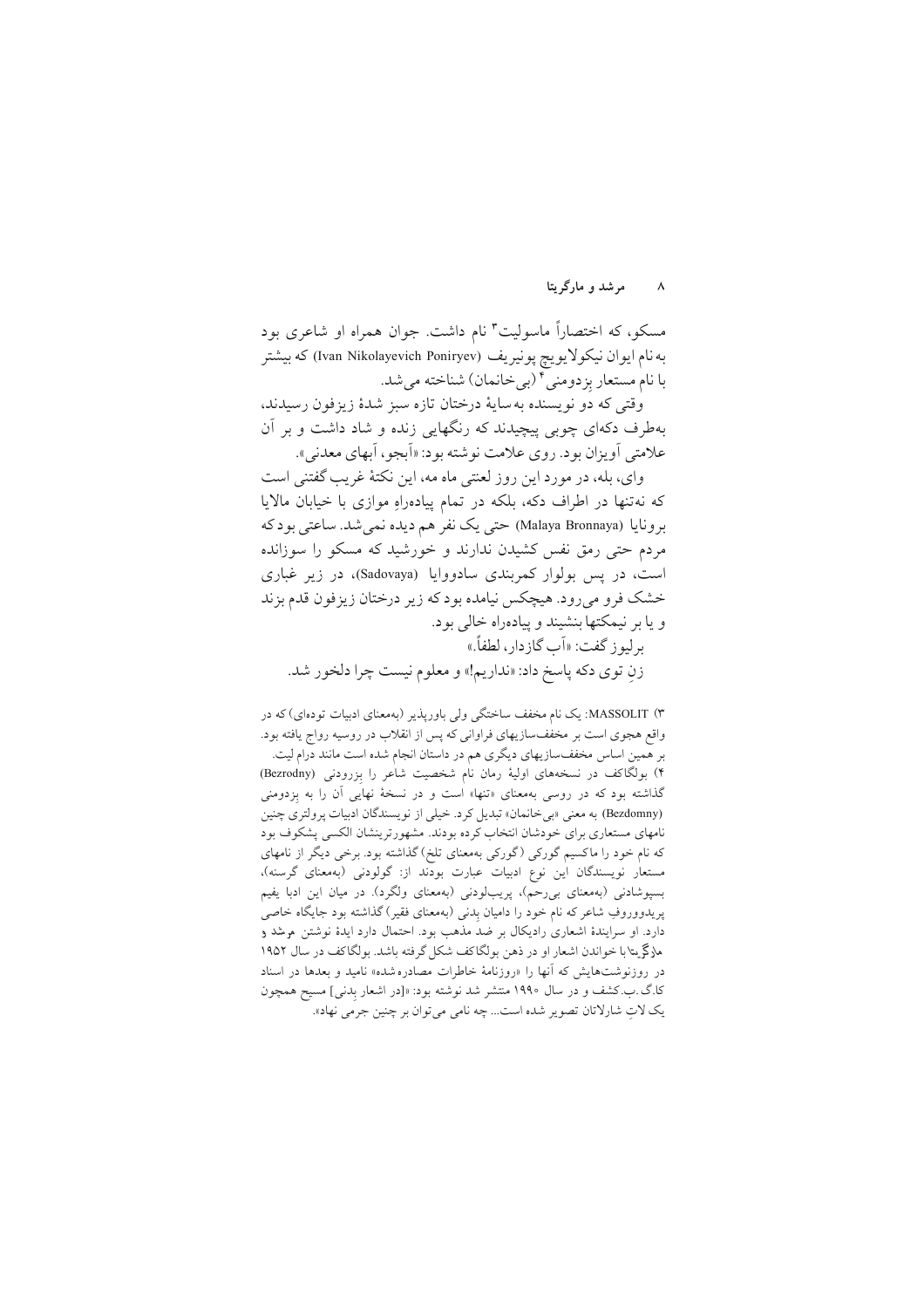بزدومني با صدايي گرفته پر سيد: «اَبجو داريد؟» زن جواب داد: «أبجو را امشب توزيع مي كنند.» بر ليو زير سيد: «يس چي داريد؟» «آب زردآلو ، اما گرم است!» «عيب ندارد، همان را بدهيد، همان را بدهيد!...»

آب زردآلو یا جیابھای زردرنگ شفافی کف کرد و فضا بوی دکان سلمانی گرفت. بلافاصله بعد از نوشیدن آب زردآلو، دو نویسنده به سکسکه افتادند. یول آب زردآلو را پرداختند و پشت به خیابان برونایا بر نیمکتے نشستند.

در همین وقت دومین اتفاق عجیب رخ داد که فقط بر برلیوز اثر گذاشت. سکسکهاش دفعتاً قطع شد؛ ضربان قلبش بعد از تپش شدیدی يکباره افت کرد و پس از چند لحظه، در حالي که احساس مي کرد سوزن نوکتیزی در آن فرو رفته است، به حال اولش بازگشت. از این گذشته، ترس تمام وجودش را در بر گرفت؛ ترسی بی دلیل اما چنان شدید که انگار دلش میخواست، بی آنکه پشت سرش را نگاه کند، از «برکهها» ىگە يۇ د.

برليوز، پريشانحال به اطرافش خيره شد ولي نفهميد چه چيزي او را تر سانده است. رنگش پرید، پیشانی اش را با دستمال یاک کر د و اندیشید: «چرا اینطور شد؟ قبلاً اینطور نشده بودم. قلبم بازی درآورده... زیادی كار مي كنم... شايد وقت أن است كه همهٔ كارها را بسيرم به شيطان و بروم په آبهای معدنی کېسلو و دسک<sup>۵</sup>...»

در همان لحظه، هواي دمكرده لخته شد و شكل گرفت و به صورت یک همشهری درآمد؛ مردی شفاف به غریبترین هیئت. کلاه سوارکاری لبهداري بر سر كوچكش وكت پيچازي كوتاهي از جنس هوا بر تن. قدش دومتری می شد؛ اما شانههایش سخت باریک و زیاده از حد نحیف بود و، لطفاً بهخاطر بسیرید، صورتی داشت که جان می داد برای مسخر ه کر دن.

۵) Kislovodosk: در لغت بهمعنای «اَبهای اسیدی»، تفریحگاهی پرطرفدار است در نواحی شمالی قفقاز که بهخاطر چشمههای آبمعدنیاش شهرت دارد.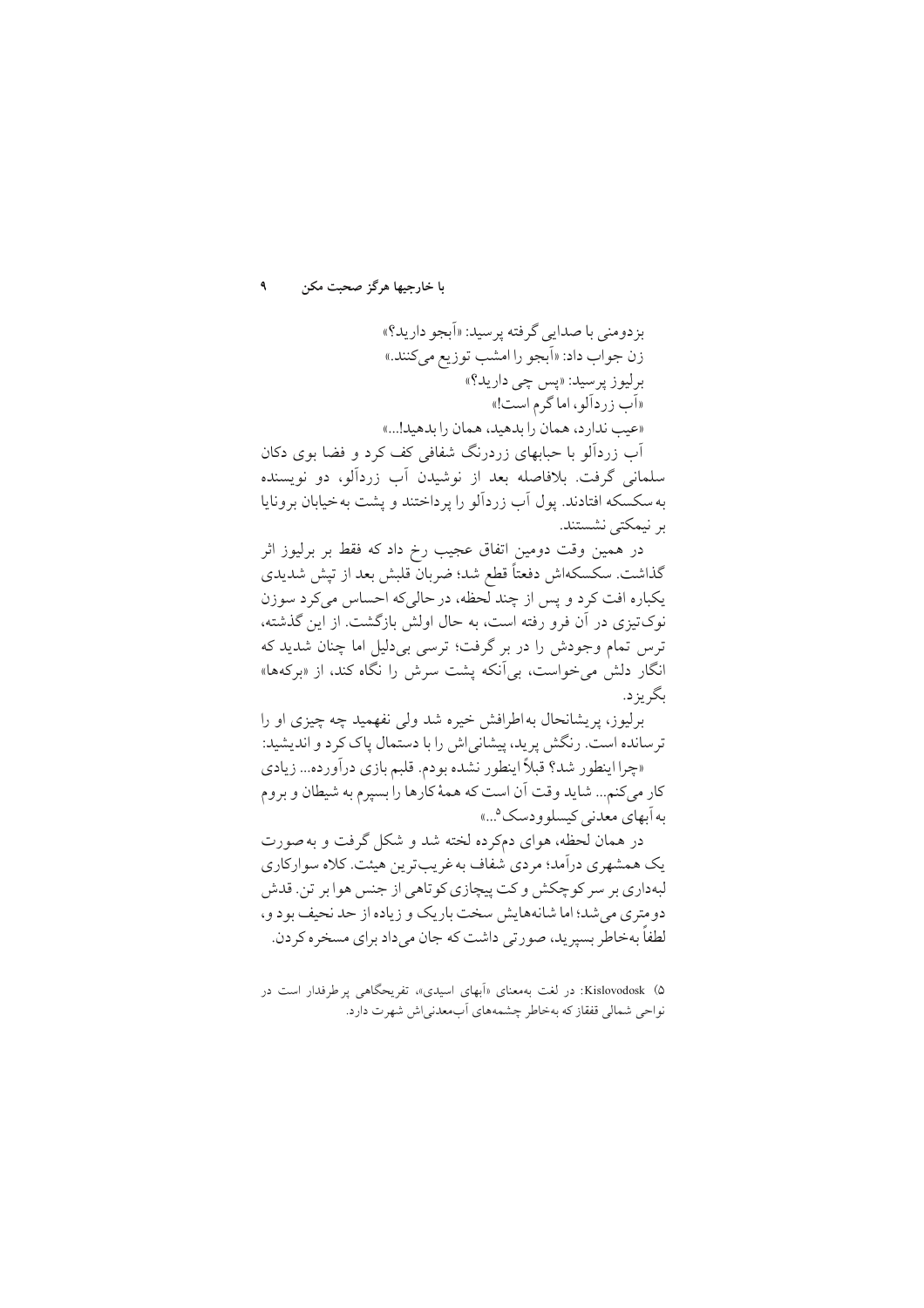$\mathcal{L}$ با خارجيها هرگز صحبت مكن

زندگی برلیوز طوری شکل گرفته بود که تاب دیدن پدیدههای غیرطبیعی را نداشت. رنگش باز هم بیشتر پرید و چشمهایش گرد شد و با بهت و حيرت به خود گفت: «ممكن نيست!»

ولي افسوس كه ممكن بود، و مرد شفاف بلند قد، روبروي او به چپ و راست تاب می خورد، بی آنکه با زمین تماسی داشته باشد.

ترس چنان تمام وجود برلیوز را فراگرفت که ناچار چشمهایش را بست. چشمهایش راکه باز کرد، همهچیز تمام شده بود. شبح از میان رفته بود و وجود پیچازی پوش ناپدید شده بود و سوزن نوکتیز هم با رفتن مرد از قلبش پیرون پرید.

سر دبير با تعجب گفت: «اَه! بر شيطان لعنت! مي داني ايوان، قلبم داشت از گرما مي گرفت! حتى خيالاتي هم شدم.» سعى كرد بخندد، ولي هنوز از چشمهایش هراس میبارید و دستهایش میلرزید. اماکمکم آرام گرفت و خود را با دستمالش باد زد و مکالمهای راکه نوشیدن آب زردآلو قطع کرده بود، با شادي تمام و گفتن اينكه «خوب، ميگفتيم» دنبال كرد.

بهطوري كه بعدها معلوم شد دربارهٔ عیسی مسیح صحبت می كردند. حقیقت این بود که سردبیر بهشاعر مأموریت داده بود برای یکی از شمارههای آیندهٔ مجله، شعر ضد دینی بلندی بسراید. ایوان نیکولایویچ شعر را با سرعت بی سابقه و در مدتی کوتاه سروده بود؛ اما متأسفانه سردبیر شعر را اصلاً نمی پسندید. بزدومنی شخصیت اصلی شعر، یعنی مسیح را تیره تصویر کرده بود؛ اما با این همه، به گمان سردبیر، تمام شعر را می بایستی از نو نوشت. و حالا سردبیر داشت برای بزدومنی دربارهٔ مسیح دادِ سخن می داد تا اشتباهات اساسی شاعر را نشان دهد.

درست معلوم نبود چه چیزی ایوان نیکولایو یچ را وادار کر ده بود شعر را أنطور كه نوشته بود بنويسد: أيا استعداد فراوانش براي توصيفات عيني مسبب خطایش بود یا ناأشنایی کاملش درباب مضمون شعر؟ بههرحال، مسیح او کاملاً زنده از آب در آمده بود؛ مسیحی بود که با وجود عیبهای بسیارش، در واقع زنده بود.

اما برلیوز می خواست به شاعر ثابت کند که مسألهٔ عمده این نیست که مسیح چه کسی بود و یا حتی خوب بود یا بد؛ بلکه مسأله این است که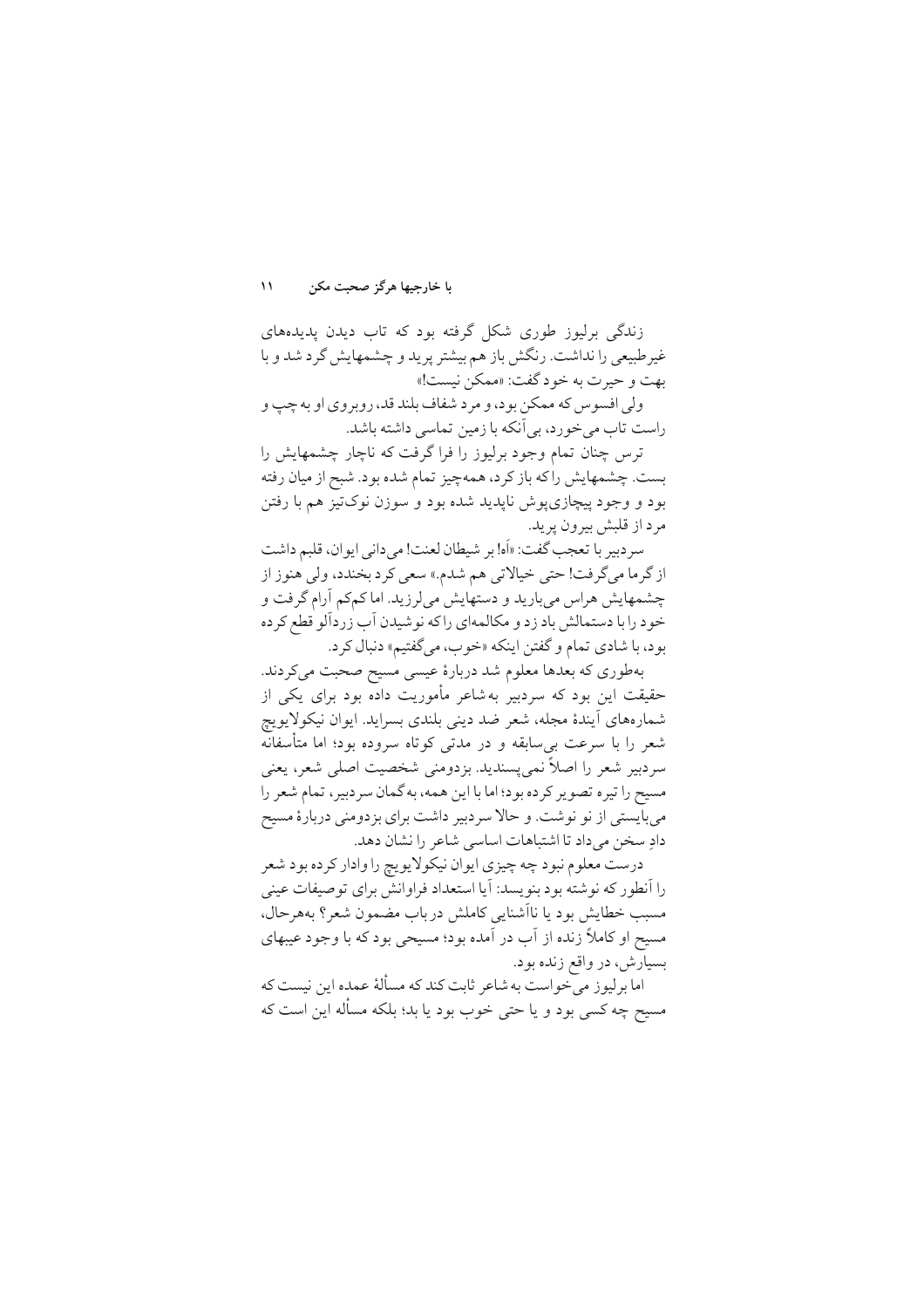مرشد و مارگر بتا  $\gamma$ 

اساساً شخصی به نام مسیح وجود خارجی نداشته و تمام داستانهای مر بوط به او ساختگی محض(اند، اسطورهٔ صرفاند.

باید توجه داشت که سردبیر آدم بسیار فاضلی بود و می توانست در صحبتش با تبحر به تاريخنگاران كهني چون فيلن اسكندراني ً معروف، و ادیب نابغهای مانند فلاویوس یوسفوس استناد کند که هیچ یک اشارهای هم بهوجود مسيح نكرده بودند. ميخائيل الكساندرويچ، با به جلوه در آوردن دنیایی از فضل و دانش، به شاعر خاطر نشان کرد که از قضا آن قسمت از بخش ۴۴ کتاب پانز دهم سالنامههای (Annals) تاسیت^، که شر ح كشته شدن مسيح است، جز جعل ناسخان متأخر چيزي نيست.

شاعر، که همهٔ گفتههای سردبیر برایش تازگی داشت، بهدقت به سخنان میخائیل الکساندرویچ گوش میداد و با چشمان گستاخ سبزش به او خيره شده بود و گهگاه سكسكهاي ميكرد و زير لب به آب زردآلو فحشى مى داد.

برليوز داشت مي گفت: «حتى يک دين شرقي هم پيدا نمي شو د که در اّن باکرهٔ عفیفهای خدایی را به این دنیا نیاورده باشد و مسیحیان، که هیچ خلاقيتي نداشتند، مسيح خود را دقيقاً با همين الگو خلق كردند. واقعيت اینست که مسیح هرگز وجود خارجی نداشته. این نکتهای است که باید به آن تو جه کر د...»

۶) Philo of Alexandria: از فلاسفهٔ بزرگ یهود یونانی و مفسّر کتاب مقدس که حدوداً در سال ۲۰ ق. م. متولد شد و در ۵۴ میلادی درگذشت. ــم. وي تحت تأثير نوافلاطونيان و متفكران مسيحي بود.

۷) Flavious Josephus (۱۰۰–۵۷ میلادی): سردار و مورخ یهودی متولد اورشلیم و نویسندهٔ کتابهای جنگ یهود و تاریخ باستانی یهود. اتفاقاً برلیوز اشتباه میکند. یوسفوس اولین مورخ غیرمسیحی است که در کتاب تلایخ باستانی یهود ذکری از عیسی مسیح کرده است.\_م.

۸) Tacitus: مورخ بزرگ رومی که حدوداً در سال ۵۵ میلادی متولد شد و به سال ۱۱۷ درگذشت.\_م.

تحقيقات اخير نظر برليوز را مبنى بر جعل ناسخان متأخر رد مىكند. سالناههها وقايع سالهای ۱۴ تا ۶۶ میلادی را در بر میگیرد.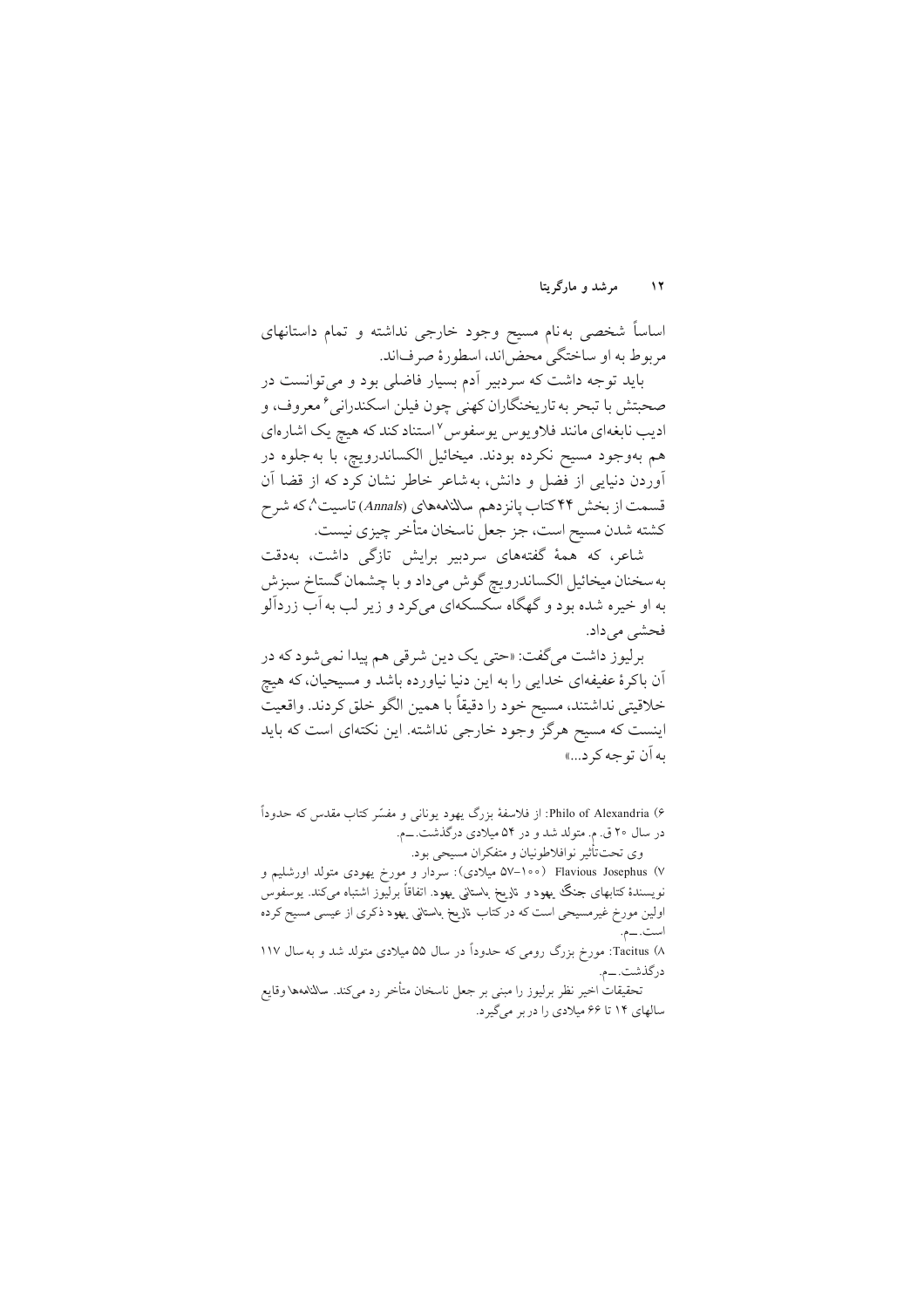با خارجيها هرگز صحبت مكن  $\mathcal{N}$ 

صدای تِنور°بلند برلیوز در فضای پیادهراه خالی انعکاس می یافت و میخائیل الکساندرویچ با همان زبردستی و تأنی مردان فاضل مفضال، در هزارتوی تاریخ پیشتر رفت و شاعر هر لحظه اطلاعات جالب و سودمند بیشتری دربارهٔ ازیر پس ۱٬ خدای نیکوکار مصر یها، فرزند زمین و آسمانها، دربارهٔ تموز''، خدای فنیقیها و مردوک'' خدای بابلیها، و حتی دربارهٔ خدای سرسخت و ناشناختهای چون ویتزلی یو تسلی ۱۳ کسب می کرد که اَزتکها صَنَمَک او را با خمیر میساختند. درست در همان لحظهای که میخائیل الکساندرویچ برای شاعر شرح میداد که چگونه اَزتکها از خمیر نان، صنمکهای ویتزلمی یو تسلمی را می ساختند، کسی در پیادهراه ظاهر شد.

حقیقتش را بگوییم، بعدها که دیگر کار از کار گذشته بود، نهادهای مختلف اطلاعات خود راگرد آوردند و توصیفاتی از این مرد عرضه كردند. حاصل مقايسهٔ اين توصيفات چيزي جز حيرت نيست. در يكي از این گزارشها آمده است که تازهوارد قد کو تاهی داشت، دندانهایش از طلا بود و یای راستش میلنگید. در گزارش دیگری گفته شده که قد بسبار بلندی داشت و روکش دندانهایش از یلاتین بود و یای چیش می لنگید. گزارش سومی به اجمال ادعا کرده که این شخص هیچ علامت مشخصی نداشت. بايد قبول كرد كه اين توصيفات هيچكدام ارزشي ندارند.

اولاً، این تازهوارد اصلاً نمیلنگید. قدش نه بسیار بلند بود نه کوتاه، فقط بلند بود. دندانهایش روکش داشت: روکش سمت راست طلایی و

۹) تنور: زيرترين صداي مردانه. ۰۱) Osiris: در دين مصر قديم، خداي جهان زيرين. بر طبق اسطورهٔ معروفي، وي پسر كِب (زمین) و نوت (آسمان) بود. ١١) Thamuz: يكي از خدايان آشوري\_فنيقي، كه يهوديان، در آن هنگام كه به بتيرستي رو كردند، به پرستش آن پرداختند (حزقيال نبي ١٤:٨). ۱۲) Marduk: خدای قدیم بابل. پرستش او در سلطنت حموربی به اوج رسید، و مردوک عنوان خدای خدایان و آفریدگار نوع بشر و خدای نور و زندگی پیدا کرد. ۰۱۳) Vitzliputzli: یکی از خدایان افسانههای آزتک که به نام ویتزیلوپوچتلی هم شناخته می شود ــ خدای جنگ که انسانها را در بارگاهش قربانی میکردند.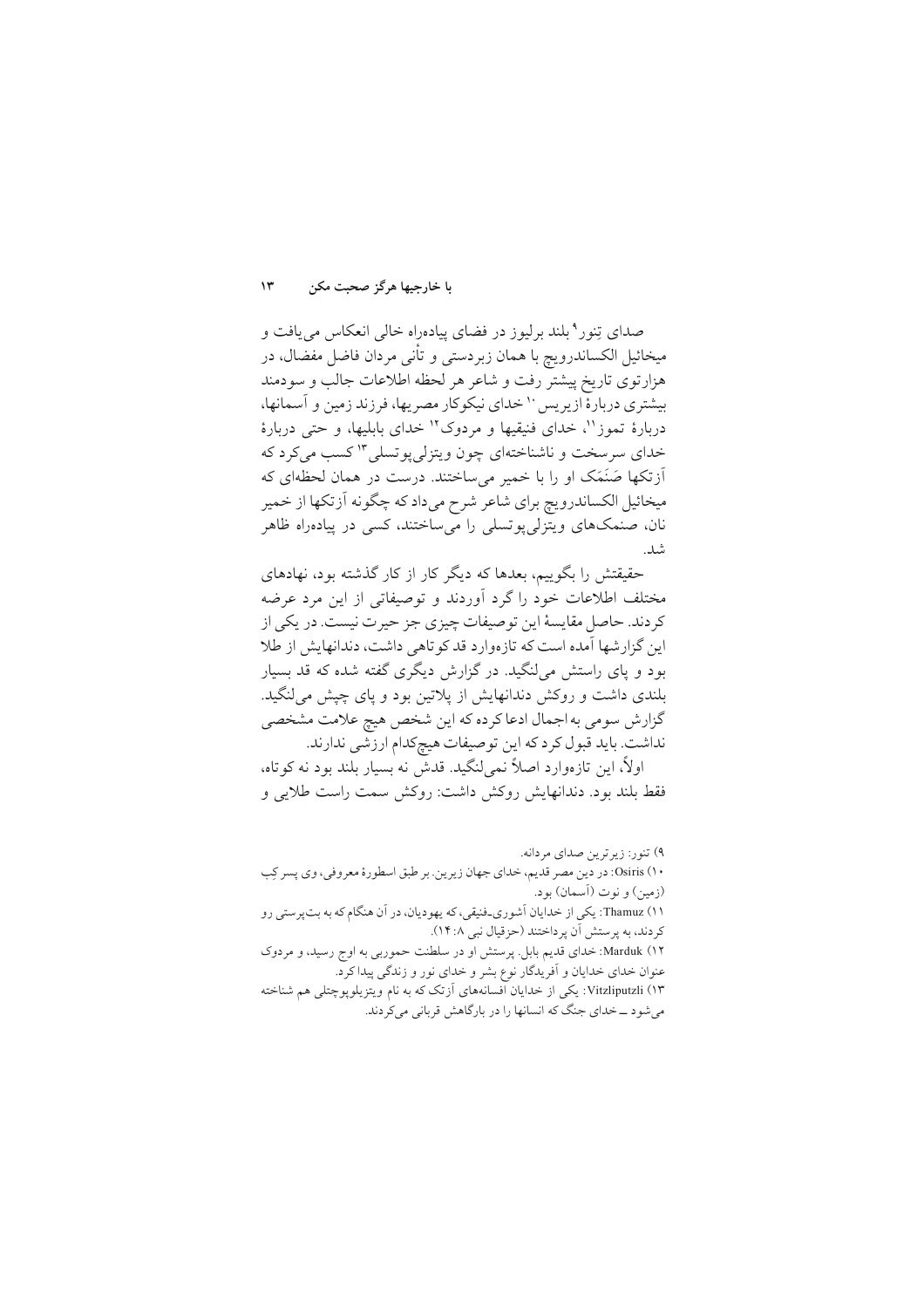مرشد و مارگریتا  $\mathcal{N}$ 

سمت چپ پلاتيني بود. لباس شيک گران قيمت خاکستري رنگي پوشيده بود و کفشهای خارجی اش، همرنگ کت و شلوارش بود. کلاه برهٔ خاکستریاش را به شکل جلفی روی یکی از گوشهایش کشیده بود و سر عصایی که به دست داشت، به شکل سر سگ بود.'' چهل سالی داشت. دهان، کم و بیش کج. صورت، اصلاح شده. سیاه مو. چشم راست سیاه و چشم چپ به علت نامعلومی سبز. ابروها سیاه، ولی یکی کمی بالاتر از دیگری. در یک کلام، یک خارجی. ۱۵

از کنار نیمکت شاعر و سردبیر که گذشت، از گوشهٔ چشم نگاهی به آنها انداخت و ایستاد و سپس ناگهان بر نیمکت پهلویی نشست که با آنها يكي دو قدم فاصله داشت.

برليوز فكر كرد: «اَلماني است!» بزدومني فكر كرد: «انگليسي است چون توي اين هواي گرم، دستكش دستش كرده.»

خارجی به خانههای مرتفعی نگاه میکرد که در اطراف برکه، قاب مستطیل<sub>ه ،</sub> ایجاد کرده بود. از نگاهش می شد فهمید که اولین بار است که اين مكان را مي بيند و نظر ش جلب شده است. به طبقات فوقاني ساختمانها چشم دوخت که پنجرههاشان نور شکسته و کور کنندهٔ اَفتابی را منعکس مي نمود كه براي آخرين بار بر ميخائيل الكساندرويچ برليوز غروب ميكرد. سپس به طبقات پایین تر و بهطرف پنجرههایی نظر انداخت که با نزدیک شدن غروب، تاریکتر می شد و بعد یوزخندی زد و دهندرهای کرد و دستهایش را روی سر عصا و چانهاش را روی دستهایش گذاشت.

برليوز داشت مي گفت: «مثلاً، ايوان، توصيف تو از تولد مسـيح، يسر خدا، خيلي خوب و طنزِآلود بود، ولي نكتهٔ مهم اين است كه قبل از مسیح نیز چندین فرزند دیگر خدا، مانند آدونیس<sup>9</sup> فینیقی، آتیس<sup>۱۷</sup>

۱۴) در فاوست اثر گوته، مفیستوفلس ابتدا در هیأت سگی سیاه به نزد فاوست میرود. ۱۵) در روسیهٔ شوروی خارجیها هم باعث برانگیختن کنجکاوی میشدند و هم سوءظن. هم نشاني از شکوه ممالک خارجي بودند و هم جاسوساني احتمالي. Adonis (۱۶: نسخهٔ یونانی تمّوز خدای آشوری-فینیقی است. Attis (۱۷: خداي حاصلخيزي فريگيا (فريجيه) و همدم كوبله (Cybele). او را اخته كردند و از خونریزی مُرد.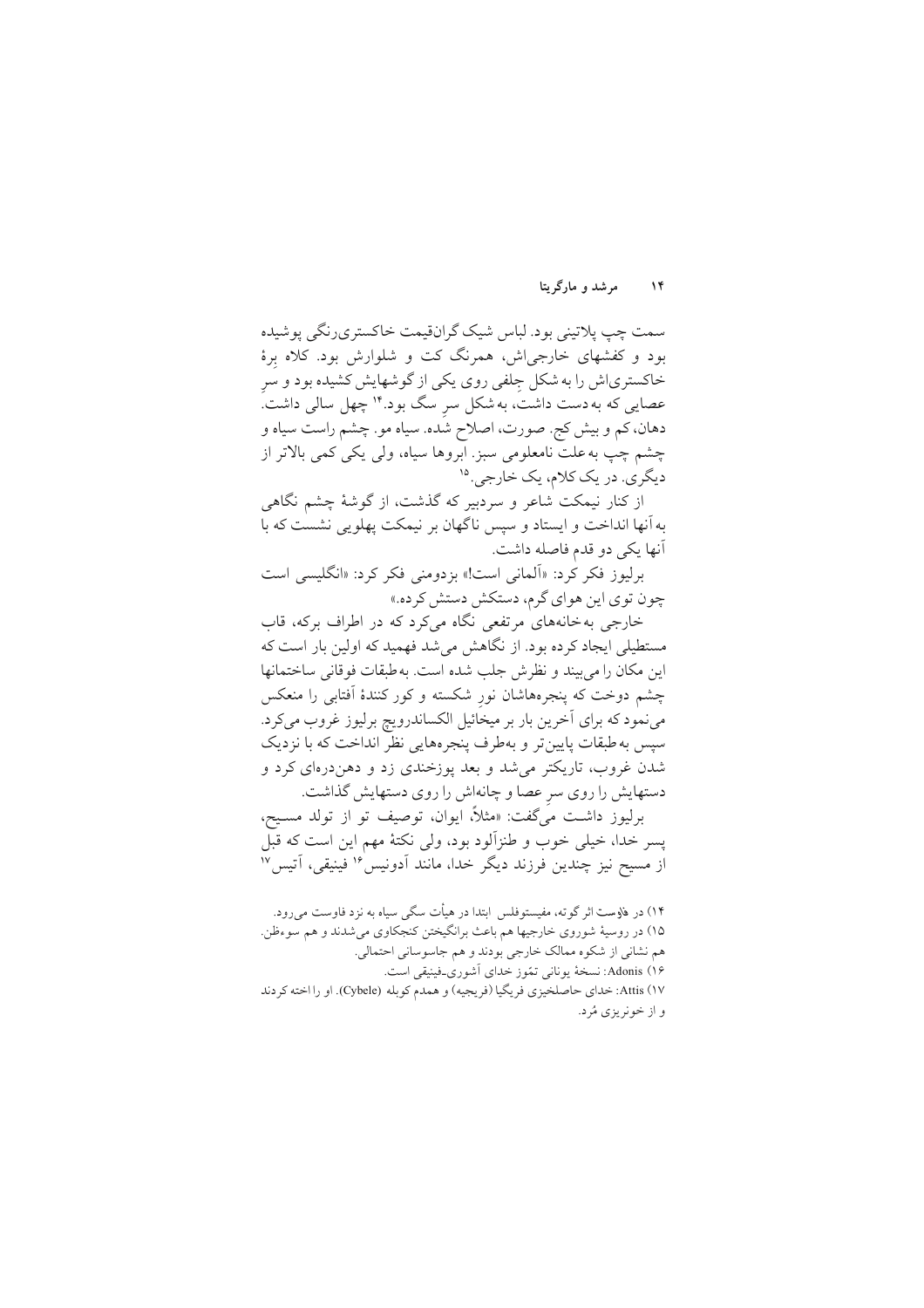با خارجيها هرگز صحبت مكن ۱۵

فريجيهاي^` و ميتراي `` يارسي ها به دنيا آمده بود. و خلاصه كنم، هيج كدام از آنها، و از جمله مسیح، نه متولد شدند و نه هرگز واقعاً وجود داشتند و تو بایستی بهجای شرح میلاد مسیح و یا مثلاً آمدن مجوسان ۲۰، شایعات مضحکی را ذکر میکردی که دربارهٔ رسیدن آنها رواج داشت. وگرنه، از داستان تو بر مي اَيد كه تولد مسيح واقعاً رخ داده!...»

در اینجا بزدومنی سعی کرد با نگهداشتن نفس خود، جلو سکسکههای مزاحم را بگیرد ولی این عمل او باعث بلندتر و پر دردتر شدن سکسکهها شد. در همان لحظه برلیوز سخنرانی خود را قطع کرد، زیرا خارجی یکباره از جا برخاست و به دو نویسنده نزدیک شد. بهتزده به او خبره شدند.

شخص ناشناس با لهجهاي خارجي، ولي به زبان روسي سليس گفت: «مرا ميبخشيد كه بي أنكه خودم را معرفي كنم مزاحم مي شوم... ولي موضوع بحث فاضلانهٔ شما آنقدر جالب بود که...» در اینجا مؤدبانه کلاه برەاش را از سر بر داشت و دو دوست ناچار از جا بلند شدند و سری تکان دادند. برليوز فكر كرد: «نه، ظاهراً بايد فرانسوي باشد.» بز دومني فكر كرد: «لهستاني است!»

بايد اضافه كنيم كه از همان كلمات اول، خارجي توى ذوق شاعر زده بود؛ اما برلیوز از سر و وضع او خوشش آمده بود؛ یا اگر دقیقتر بگوییم، از او خوشش نمي آمد بلكه توجهش به او جلب شده بود.

خارجي محتر مانه پر سيد: «اجازه هست بنشينم؟» و همينكه دو دوست ناخواسته جابهجا شدند او با ظرافت خود را در میان آن دو جا داد و فوراً وارد بحث شد. درحالي که چشم چپ سبز خود را بهطرف برليوز چرخانده بود، پرسید: «اگر اشتباه نشنیده باشم، شما میگفتید که مسیح هرگز وجود نداشته، درست شنیدم؟»

Phrygia (۱۸: کشوری باستانی در آسیای صغیر. ـــ م. ١٩) میترا: اوستائی میثره، پهلوی میتر، یونانی میترا؛ یکی از پروردگاران ایران باستان و خدای نور. ۲۰) در باب دوم انجیل به روایت متی از سه مجوس سخن می رود که به راهنمایی ستارهای به بيتلحم أمدند و بعد از پرستش مولود جديد و عرضهٔ هدايا، به ديار خود باز گشتند.\_م.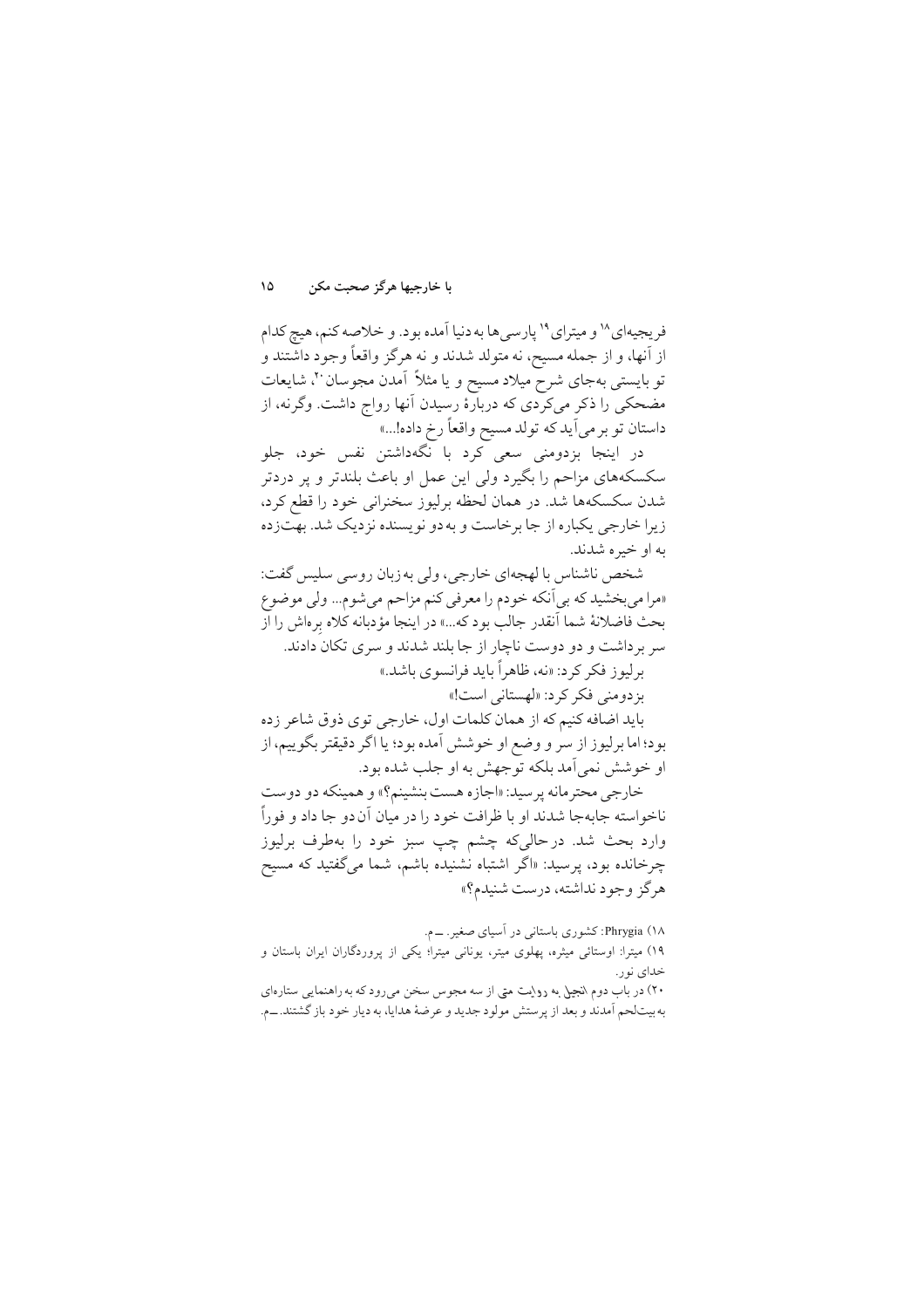برليوز محترمانه جـواب داد: «نــه، اشــتباه نشــنيديد. دقيقاً همين را گفتم.» خارجي با تعجب گفت: «چه جالب!» بز دومني فكر كرد كه: «اين ديگر چه مي خواهد!» و اخم كرد. مرد ناشناس به بزدومنی که در طرف راست او نشسته بود رو کرد و يرسيد: «و أيا شما با دوست خود هم عقيدهايد؟»

شاعر كه عاشق استفاده از استعارات بديع و شيطنتأميز بود گفت: «صد در صد!»

هم صحبت ناخوانده فرياد زد: «شگفتانگيز است!» و سيس در حالي كه دزدکی به اطراف نظر می انداخت، معلوم نیست چرا صدای خود را کو تاه كرد و گفت: «اصرارم را مي بخشيد، ولي آيا درست فهميدم كه شما بهخدا هم ايمان نداريد؟» نگاه وحشتزدهاى به آنها انداخت و افزود: «قسم مي خورم اين را به كسي نگويم!»

برليوز به واهمههاي اين توريست خارجي لبخند محوي زد و جواب داد: «بله، ما هيچكدام بهخدا ايمان نداريم. البته مي توانيم در اين باره با آزادي كامل صحبت كنيم.»

خارجي به يشتى نيمكت تكيه زد و با صدايي كه بهوضوح از شدت کنجکاوي به جيغ شبيه بود پرسيد: «شما... ملحد هستيد؟»

برليوز لبخند به لب جواب داد: «بله، ما ملحد هستيم.» و بزدومني با عصبانيت فكر كرد: «خارجي لعنتي! به ما بند كرده.»

خارجي شگفتاور سر خود را بهنوبت به دو طرف چرخاند و<br>-به هر يک از آنها مدتي خيره نگاه کرد و با تعجب فرياد زد: «چه عالي!»

برليوز با احترامي دييلماتيک جواب داد: «در كشور ما الحاد چيز عجیبی نیست. اکثریت ملت ما مدتها است آگاهانه از اعتقاد به این افسانههای کودکانه دربارهٔ خدا دست کشیدهاند.»

با شنیدن این حرف، خارجی کارِ خارقالعادهای کرد: از جا بلند شد و دست سر دبیر متحیر را همراه با این سخنان فشر د: «اجازه بدهید از صمیم قلب از شما تشكر كنم!»

بزدومنی که پلک میزد، پرسید: «برای چی از او تشکر می کنید؟»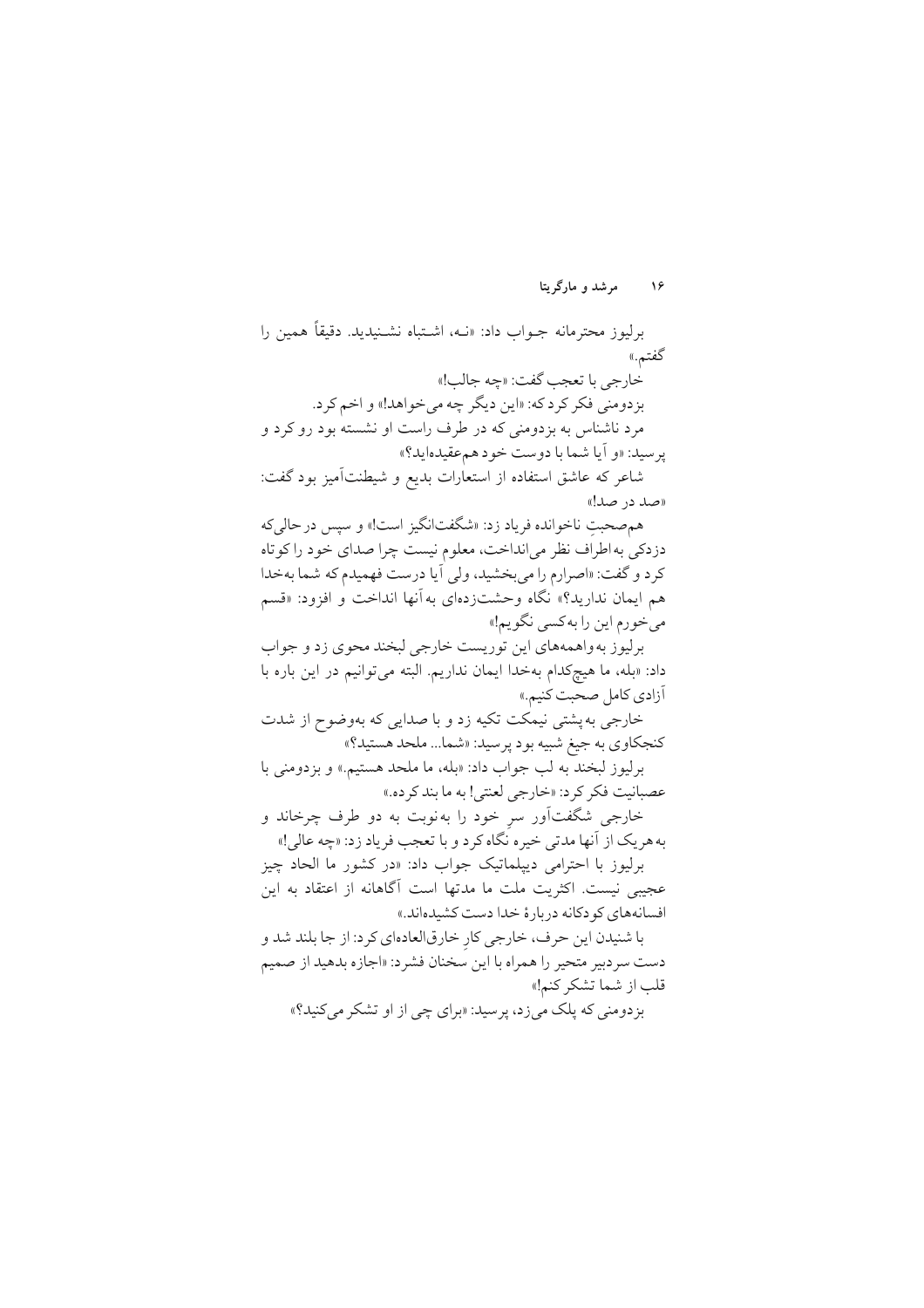با خارجيها هرگز صحبت مكن  $\sqrt{}$ 

خارجی عجیب وغریب، درحالی که انگشت اشارهاش را بهطور معنی داری بلند میکرد، گفت: «بهخاطر اطلاعات ارزشمندی که برای من مسافر سخت جالب بود.»

شکی نبود که این اطلاعات ارزشمند در مسافر تأثیر عمیقی بهجا گذاشته است، چون به خانهها وحشتزده می نگریست و چنان می نمود که از دیدن یک ملحد در پس هر پنجرهای می ترسد.

برليوز فكر كرد: «نه، انگليسي نيست!» و بزدومني فكر كرد: «مي خواهم بدانم که به این خوبی روسی را از کجا یاد گرفته.» و سپس دوباره اخم کرد. مُسافر خارجي، بعد از تأملي توأم با نگراني، به حرف آمد: «مُمكن

است بیر سم دلایل اثبات وجود خدا را که حتماً میدانید پنج تا هستند، چگونه ردمے کنید؟»

برليوز با تأسف جواب داد: «افسوس كه حتى يكي از اين دلايل هم ارزش ندارد و مدتها است که انسان آنها را به بایگانی سیرده. حتماً قبول داريد كه اثبات عقلي وجود خدا ممكن نيست.»

خارجي هيجانزده، گفت: «اَفرين! زنده باد! شما دقيقاً همان نظرات ایمانوئل '٢ بی قرار را در این باره تکرار کردید. ولی چیز عجیب این است که او هر پنج دلیل را از بیخ رد کرد، اما انگار با تمهید دلیل ششم، کو ششهای قبلی خود را به تمسخر گرفت.»

سردبیر فاضل با لبخند رنگباختهای اعتراض کرد: «دلیل کانت هم قانعکننده نیست. بیخود نبود که شیلر ۲٬ دلیل کانت را فقط برای بردهها قانع کننده می دانست و اشتراوس \*۲ هم فقط به مسخر ه کر دن این دلیل اکتفا ک**ہ** د.»

٢١) Immanuel: اشاره به ايمانوئل كانت، فيلسوف ايدئاليست قرن هجدهم ألمان است.\_م. او قانون اخلاقی ذاتی بشر را متضمن آزادی و جاودانگی و وجود خدا میدانست. Schiller (۲۲: شاعر و نمايشنامەنويس شهير و ايدئاليست ليبرال آلمان قرن هجدهم.\_م. ٢٣) Straus: داويد اشتراوس (١٨٧٤–١٨٥٨)؛ از بزرگترين فلاسفة يروتستان قرن نوزدهم و یکی از مهمترین شارحان «کتاب مقدس». از پیش کسوتان الهیات اجتماعی در مسيحيت. ــم. نويسندهٔ «زندگي مسيح» بود و داستان انجيل را از مقولهٔ اسطوره ميدانست.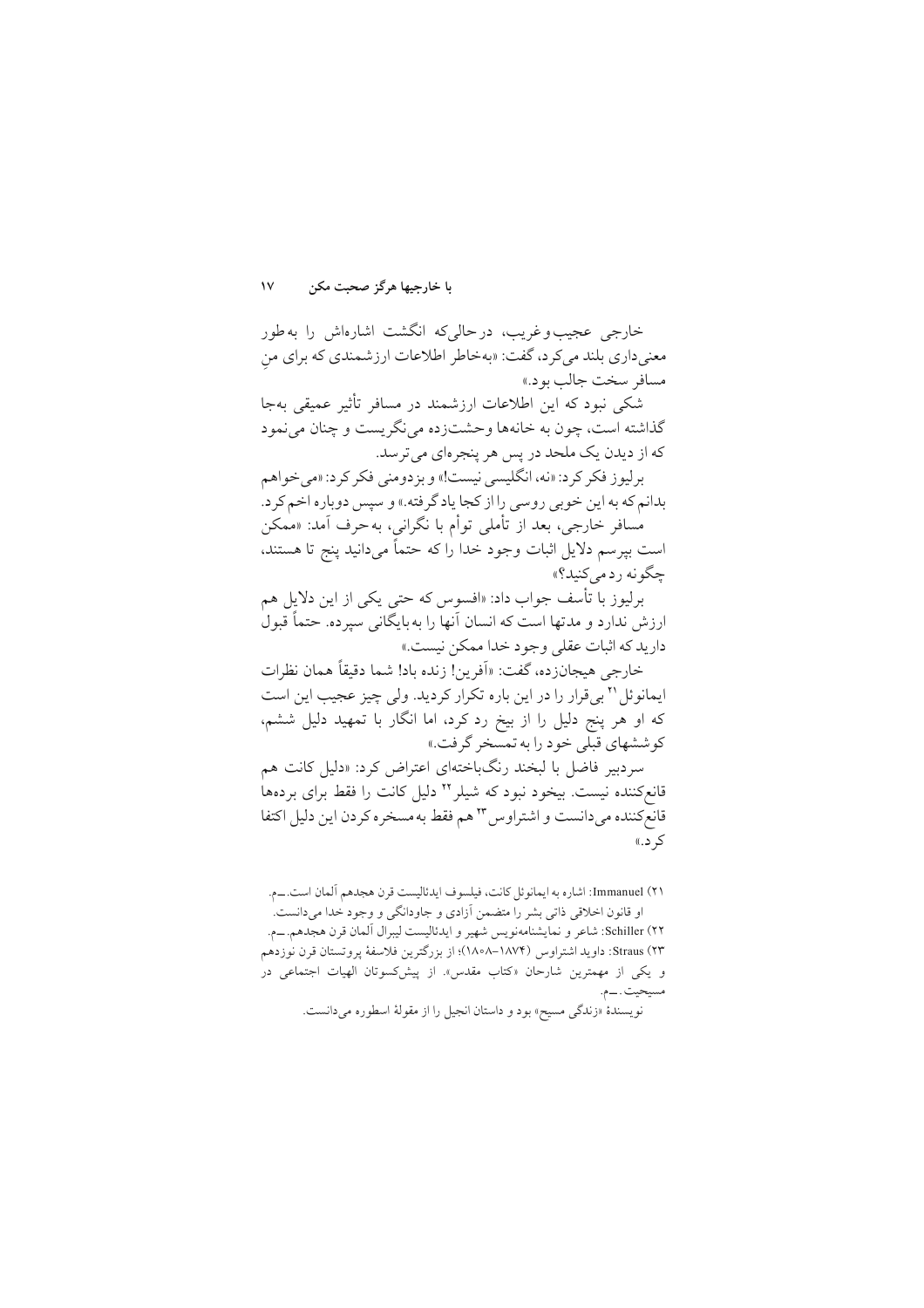برليوز در حين صحبت با خود فكر كرد: «اين لعنتي ك**يست؟** روسي را از کجا این قدر خوب مے داند؟»

ایوان نیکولایویچ یکباره و به طور غیرمنتظرهای فریاد زد: «کانت را باید بهخاطر تمهید این دلیل بازداشت و بهسه سال زندان در جزایر سولووکی ۲۴ محکوم کرد.»

بر ليو ز، خجالتزده، هيسي كرد: «ايو ان!»

ولی این پیشنهاد که کانت را کتبسته بهبازداشتگاه بفرستند، نهتنها برای خارجی تعجبآور نبود بلکه خیلی هم آن را پسندید. در حالی که چشم چپ سبزش برق میزد، رو به برلیوز فریاد کشید: «درست است، دقیقاً! بازداشتگاه درست همان جایی است که به درد کانت می خورد! آن روز هم، سر صبحانه همین را به او گفتم. گفتم: پروفسور، می بخشید، ولی تئوري شما با عقل جور در نمي اَيد. شايد هوشمندانه باشد، ولي كاملاً نامفهوم است. مردم به شما خواهند خنديد.»

چشمان برلیوز گرد شد و با خود فکر کرد: «سر صبحانه... به کانت؟ اين مزخر فات ديگر چيست؟»

ولي مرد عجيب وغريب، بي اعتنا به شگفتزدگي برليوز، به شاعر رو کر د که: «اما فر ستادن او به سو لو وکي اصلاً ميسر نيست، چون از صد سال پیش تا به حال در جایی بسیار دور از سولووکی زندگی کرده. و به شما اطمينان مي دهم كه بازگر داندن او مطلقاً مقدور نيست.»

شاعر با تندي گفت: «چه حيف!»

مرد ناشناس که چشمهایش برق می زد موافقت کرد: «واقعاً حیف! ولی سؤالی که ناراحتم کرده این است که اگر خدا نباشد، چه کسی حاکم بر زندگي انسان است و به جهان نظم مي دهد؟»

۲۴) Solovki: نام خودمانی مجمع|لجزایر سولووتسکی (Solovetski) در دریای سفید (در شمال غرب روسیه) که بیشتر به عنوان تبعیدگاه زندانیان به کار میرفت. در خود سولووکی، بنای دیری قدیمی به عنوان بازداشتگاه مورد استفاده بود. ـم. شهرت این جزایر در دههٔ ۱۹۳۰ هراسناک بود. آخرین زندانیان آن را در سال ۱۹۵۹ در یک بارکاس نشاندند و در دریای سفید غرق کردند.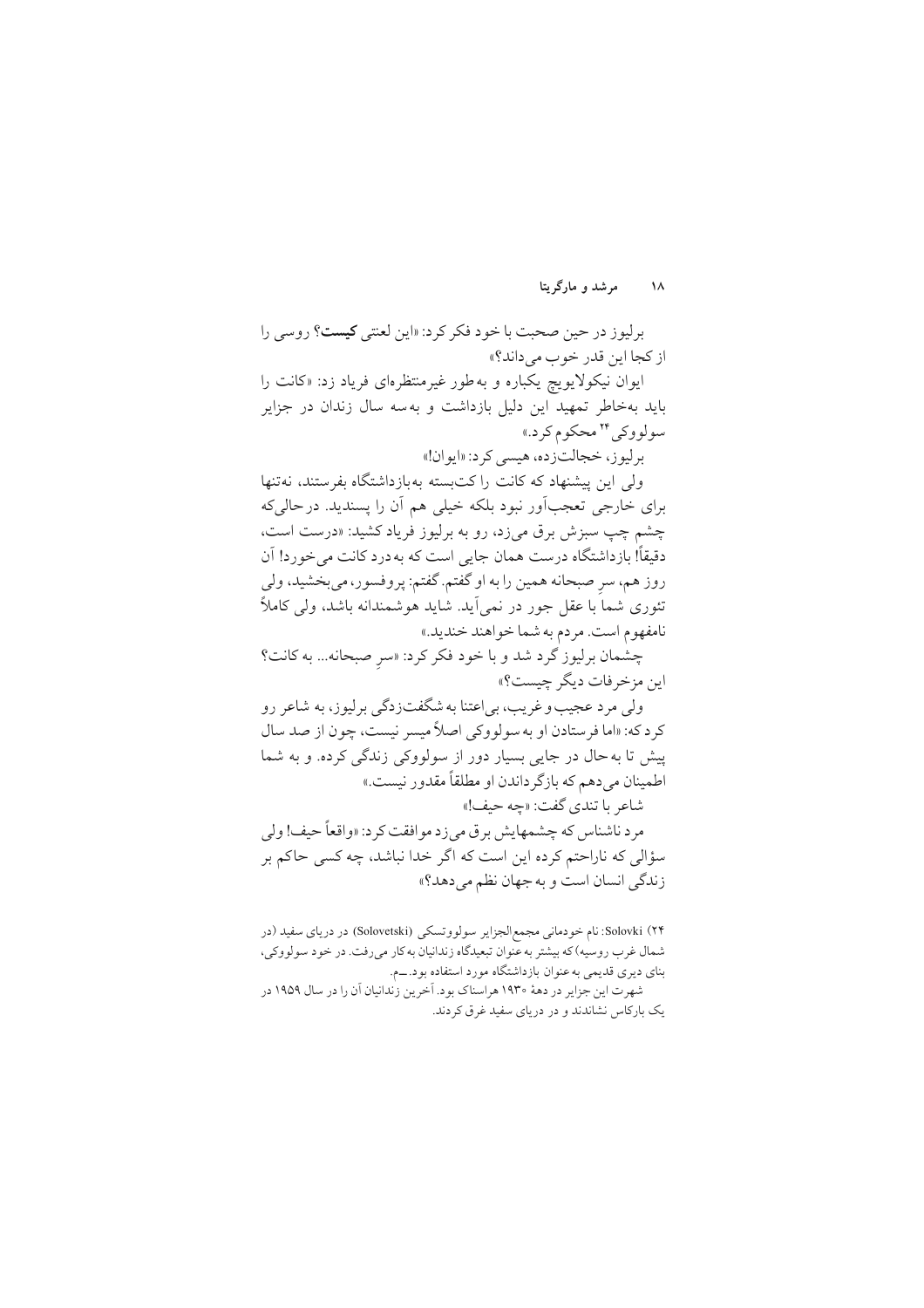$\mathcal{A}$ با خارجيها هرگز صحبت مكن

بزدومني با عصبانيت در پاسخ اين سؤال كاملاً بي معنى گفت: «انسان خودش بر سرنوشت خودش حاكم است.»

خارجي بهآرامي جواب داد: «ببخشيد، ولي براي أنكه بتوان حاكم بود باید حد اقل برای دورهٔ معقولی از آینده برنامهٔ دقیقی در دست داشت. يس جسارتاً مي پرسم كه انسان چطور مي تواند بر سرنوشت خود حاكم باشد در حالی که نه تنها قادر به تدوین بر نامهای برای مدتی به کو تاهی مثلاً هزار سال نیست بلکه حتی قدرت پیشبینی سرنوشت فردای خود را هم ندار د؟»

در اینجا خارجی په برلیوز رو کرد که: «مثلاً تصور کنید قرار می شد شما حاکم زندگی خود و دیگران باشید و داشتید کمکم به این کار علاقەمند مى شديد كە ناگھان... شما... هوم... هوم... سرطان ريە م گر فتید.» در اینجا خارجی از ته دل خندید، مثل اینکه موضوع سرطان ریه برایش جالب بود. «بله، سرطان ریه.» خارجی این عبارت را به صدای بلند تکرار کرد و چشمهایش را مثل گربه تنگ کرد: «و این، پایان کار شما بهعنوان یک حاکم خواهد بود! دیگر سرنوشت هیچکس جز خودتان برايتان اهميت نخواهد داشت. خويشاوندانتان هم از آن بهبعد به شما دروغ خواهند گفت. وقتی که اوضاع را آشفته می بینید، به متخصصین و بعد به دکتر های قلابی و بالاخره شاید به فالگیر رجوع میکنید. حتماً قبول دارید که یکی از دیگری بیفایدهتر از آب در خواهد آمد. پایان قضیه تراژدی است: مردی که گمان میکرد نقشی تعیینکننده دارد یکباره به جسدي بي حرکت در يک جعبهٔ چوبي تبديل مي شود و اطرافيانش هم که او را از آن پس بے فایده می پندارند، می سو زانندش.

«گاهی از این بدتر هم می شود: مردی تصمیم میگیرد که بهکیسلوودسک برود» ــدر اینجا خارجی بهبرلیوز خیره شد\_ «حتماً فکر میکنید مسألهٔ مهمی نیست، ولی او هم نمیتواند برود، چون بی هیچ علت و دليلي، يكباره از جاكنده مي شود و يرت مي شود زير قطار! طبعاً معتقد نیستید که خود او طراح این برنامه بوده؟ آیا به حقیقت نزدیکتر نيست اگر بگوييم شخص كاملاً متفاوتي سرنوشت او را به دست داشت؟» خندهٔ خفیف و خوفانگیز خارجی بلند شد.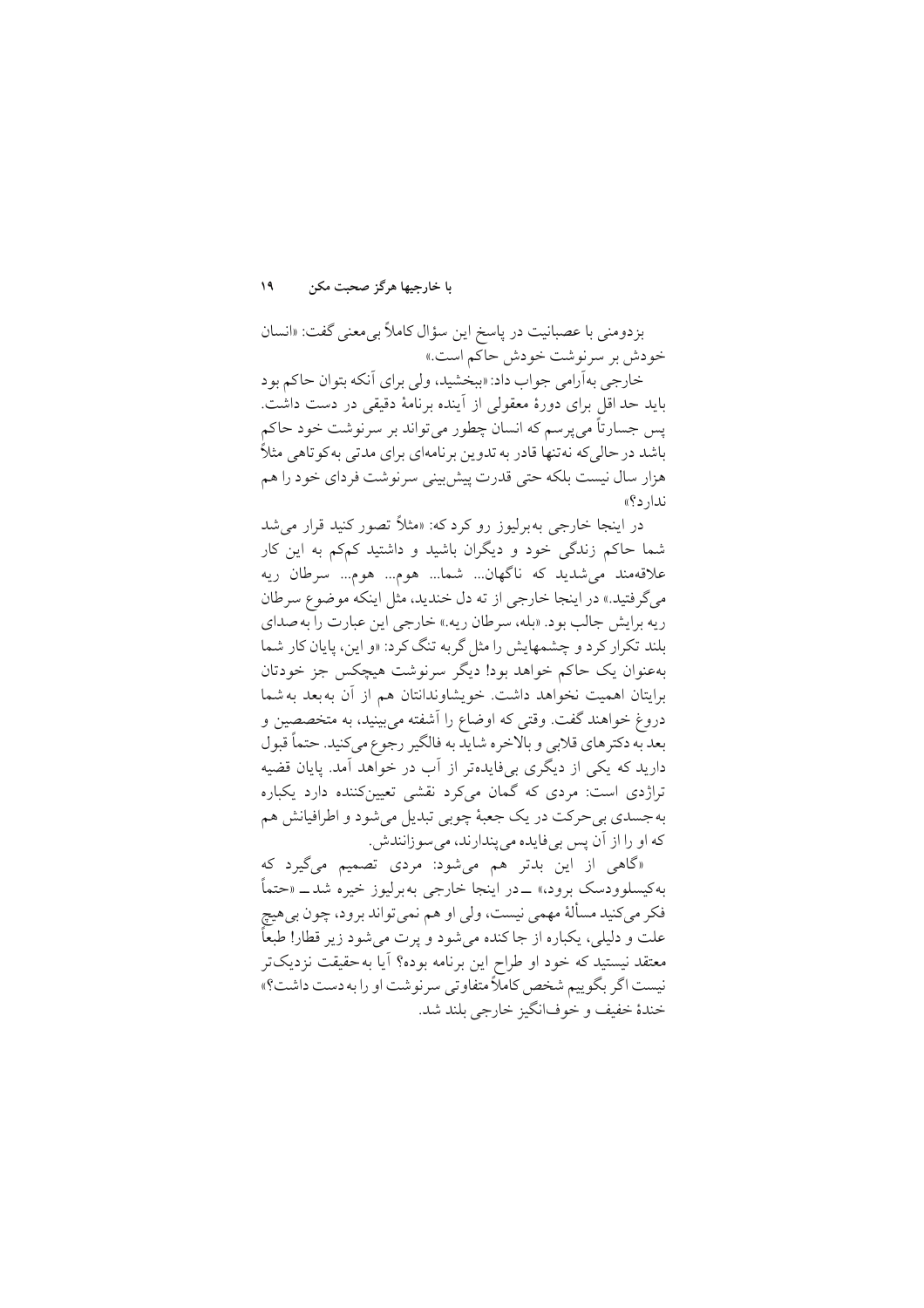**20 »o{k °« nB£o½BT**

بر ليو زيا دقت تمام داستان ناخو شايند سرطان و قطار را دنبال كر ده بو د و کمکم افکار نگرانکنندهای ذهنش را می آزرد. با خود فکر کرد: «خارجی نيست... خارجي نيست... اَدم عجيبي است.. ولي يس **كيست**؟...» خارجي ناگهان به بز دومني رو كړد و گفت: «مثل اينكه مي خواهيد سیگاري بکشيد. چه نوع سيگاري را ترجيح مي دهيد؟» شاعر كه سيگارهايش تمام شده بود، با افسردگي پرسيد: «يعني شما سیگارهای مختلفی دارید؟» خارجي مر مو ز تكرار كرد: «چه نوعي را ترجيح مي دهيد؟» بز دومنی با کینه تکرار کرد: «اَربر ند (Our Brand) بد نیست.» مرد ناشناس فوراً قوطی سیگاری از جیبش در آورد و آن را به بز دومني تعارف كرد: «اَربر ند...»

تعجب سردبیر و شاعر از این نبود که قوطی سیگار یر از «اَربر ند» بود، بلکه بیشتر خود جعبه حیرت آنان را برانگیخت. خیلم بزرگ و از طلای ناب بود؛ روی درِ قوطی سیگار، مثلثی از برلیان با شعلهای ابی و سفید ß ز بانه مے کشید.

عكسالعملهاشان متفاوت بود. برليوز با خود گفت: «نخير، حتماً خارجي است!» بزدومني با خود گفت: «أه! گير شيطان بيفتد!»

شاعر و صاحب قوطی سیگار، سیگارهای خود را روشن کردند و بر ليو ز كه سيگاري نبود، امتناع كرد.

برليوز به اين نتيجه رسيد كه: «استدلال او را با گفتن اين نكته رد خواهم كردكه البته انسان فاني است وكسى منكر اين واقعيت نيست. ولي نبايد فراموش كرد كه...»

اما هنوز دهان باز نكرده بود كه خارجي دوباره به حرف درآمد. «بی تردید انسان فانی است، ولی این فقط نیمی از مشکل است. گرفتاری اینجا است که گاه این فنا کاملاً غیرمنتظره گریبانش را میگیرد و او حتبی نمي تواند بگويد كه امشب به چه كاري مشغول خواهد بود.»

برليوز فكر كرد كه: «چه شيوهٔ احمقانهاي براي طرح مسأله...» و بهاعتراض گفت: «البته شما در این مورد کمی اغراق می کنید. من کموبیش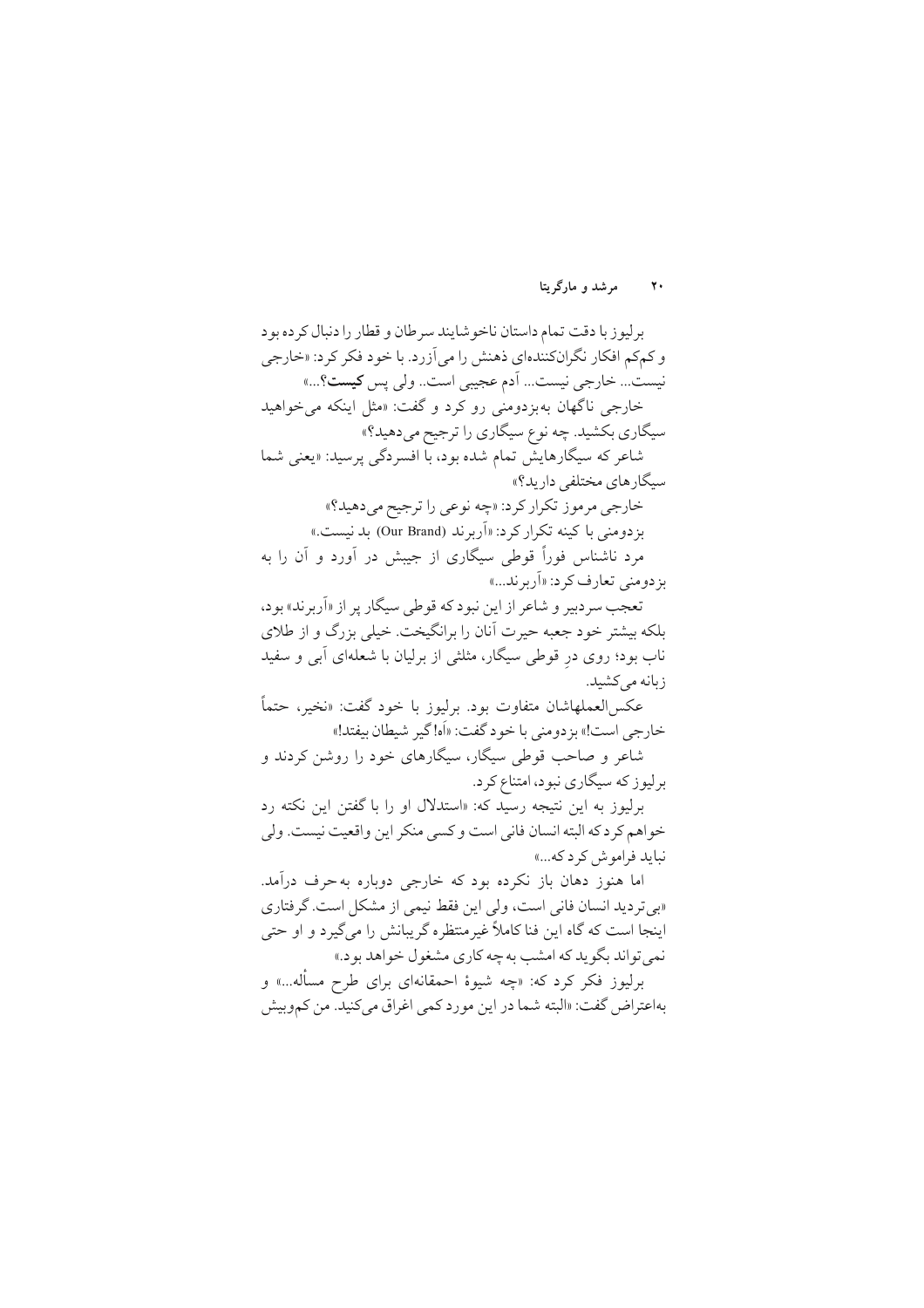با خارجيها هرگز صحبت مكن  $\overline{Y}$ 

دقيقاً مي دانم كه امشب چه كار خواهم كرد؛ البته مشر وط بر آنكه در خيابان برونایا آجری روی سرم نیفتد.»

خارجي با لحن قانع كنندهاي حرف او را قطع كرد كه: «نه اينجا أجرى هست و نه آنجا. آجر هیچ وقت روی سر کسی نمی!فتد. در مورد شما قول میدهم که در معرض این خطر نیستید. مرگ شما متفاوت خواهد بو د.))

برلیوز که به گفتگوی کاملاً مضحکی کشیده می شد، با ریشخندی قابل درک ير سيد: «شايد شما ميدانيد که من دقيقاً چطور خواهم مرد؟ آيا به من هم مے گو پید؟»

خارجي جواب داد: «با کمال ميل.» بر ليو ز را چنان برانداز کر د که انگار او را برای کت و شلواری اندازه میگیرد و سپس چیزی کم و بیش به این مضمون از لابلای دندانهایش زمزمه کرد: «یک، دو... عطارد در برج دوم... ماه، در حال غروب... شش \_فاجعه... شب\_ هفت.» سپس به صدایبی رسا، خندان گفت: «سر شما بريده خواهد شد!»

بزدومني با نگاهي بي|ختيار و خشمگين بهخارجي بي.الاحظه خيره شد و برليوز با لبخند طنزآلودي پرسيد: «به دست چه كسي؟ دشمنان؟ جواسس بيگانه؟» ٢٥

مخاطبش پاسخ داد: «نخیر، توسط یک زن روسی، یکی از دختران كامسو مول<sup>46</sup>.»

برليوز كه از شوخي لوس خارجي عصباني شده بود غرغر كرد: «اَهان! البته مي بخشيد كه اين حرف را مي زنم، ولي خيلي بعيد است.»

خارجي جواب داد: «معذرت مي خواهم، ولي حرف همان است كه گفتم. البته می خواستم از شما بیر سم که امشب چه بر نامهای دارید ـــاگر البته محر مانه نيست؟»

۲۵) در سالهای نخستین حکومت شوروی زمزمههایی دایمی در باب «دشمنان انقلاب» و «جواسيس بيگانه» در جريان بود، كساني كه قصد داشتند حكومت كارگري نويا را سرنگون  $1:5$ 

> ۲۶) Komsomol: سازمان جوانان حزب كمونيست شوروي. ـم. از تمام جوانان خوب انتظار مىرفت عضو آن شوند.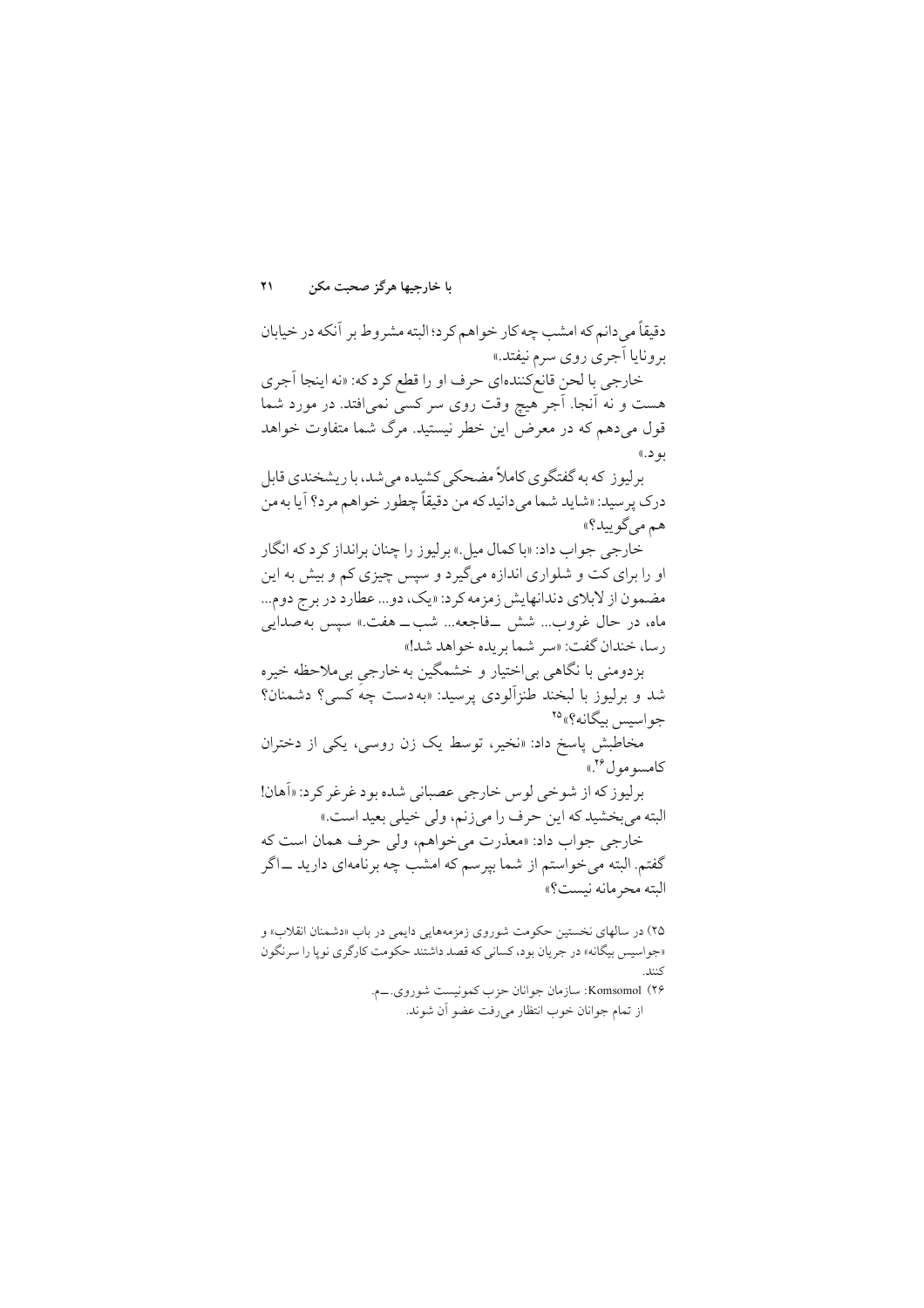«نه، محرمانه نیست. از اینجا می روم خانه، در خیابان سادووایا... امشب، رأس ساعت ده، جلسهای در ماسولیت تشکیل میشود که رياستش به عهدهٔ من است.» خارجي با قاطعيت اعتراض كر د كه: «نخير ، مطلقاً ممكن نيست.» ((چم ا؟))

خارجي رو به آسمان، جايي كه يرندهها با احساس فرا رسيدن خنكي شب در یهنهٔ آن بهسوی کاشانههای خود پرواز می کردند، چشمهایش را تنگ کر د و گفت: «چون آنوشکا (Annoushka) نهفقط تا به حال روغن گل أفتابگه دان را خر یده بلکه حتی آن را ریخته. پس آن جلسه امشب تشکیل نمي شو د.»

سکوت بر زیر درختان زیزفون حاکم شد؛ و دلیلش کاملاً قابل درک بود. پس از لحظهای تأمل، و با نگاهی به مرد خارجی مزخرفگو، برلیوز گفت: «مي بخشيد، ولي روغن گل آفتابگردان چه ربطي به قضيه دارد... و از کدام آنو شکا صحبت مے کنید؟»

بزدومني كه آشكارا تصميم به اعلان جنگ عليه مهمان ناخوانده گرفته بود، يكباره گفت: «بگـذار من بگويم كه روغن گل آفتابگردان چه ربطي دارد. آیا شما، همشهری، هرگز مدتی را در یک بیمارستان روانی گذراندهاید؟»

ميخائيل الكساندرويچ به نجوايي سرزنش آميز گفت: «ايوان!» ولي به خارجي اصلاً بر نخورده بود، خندهٔ بلندي سر داد و گفت: «بله،

گذراندهام؛ چند بار!» خنده کنان صحبت مي کر د، ولي در نگاهي که به شاعر انداخت از خنده اثر ی نبو د. «کجاها که نبو دهام! تنها تأسفم اینست که آنقدر نماندم که معنی شیزوفرنی<sup>۲۷</sup> را از پروفسور بپرسم. ولی شما، ایوان نيكولايويچ، معنى اين حرف را خودتان از او ياد خواهيد گرفت.» «اسم مرا از كجا مىدانيد؟»

«اي بابا! ايوان نيكولايويچ، كيست كه شما را نشناسد؟» خارجي اين را گفت و شمارهٔ روز قبل لیتراری گازت (Literary Gazette) [مجلهٔ ادبے ] را

Schizophrenia (۲۷: نام یکی از انواع بیماریهای روانی. ـــ م.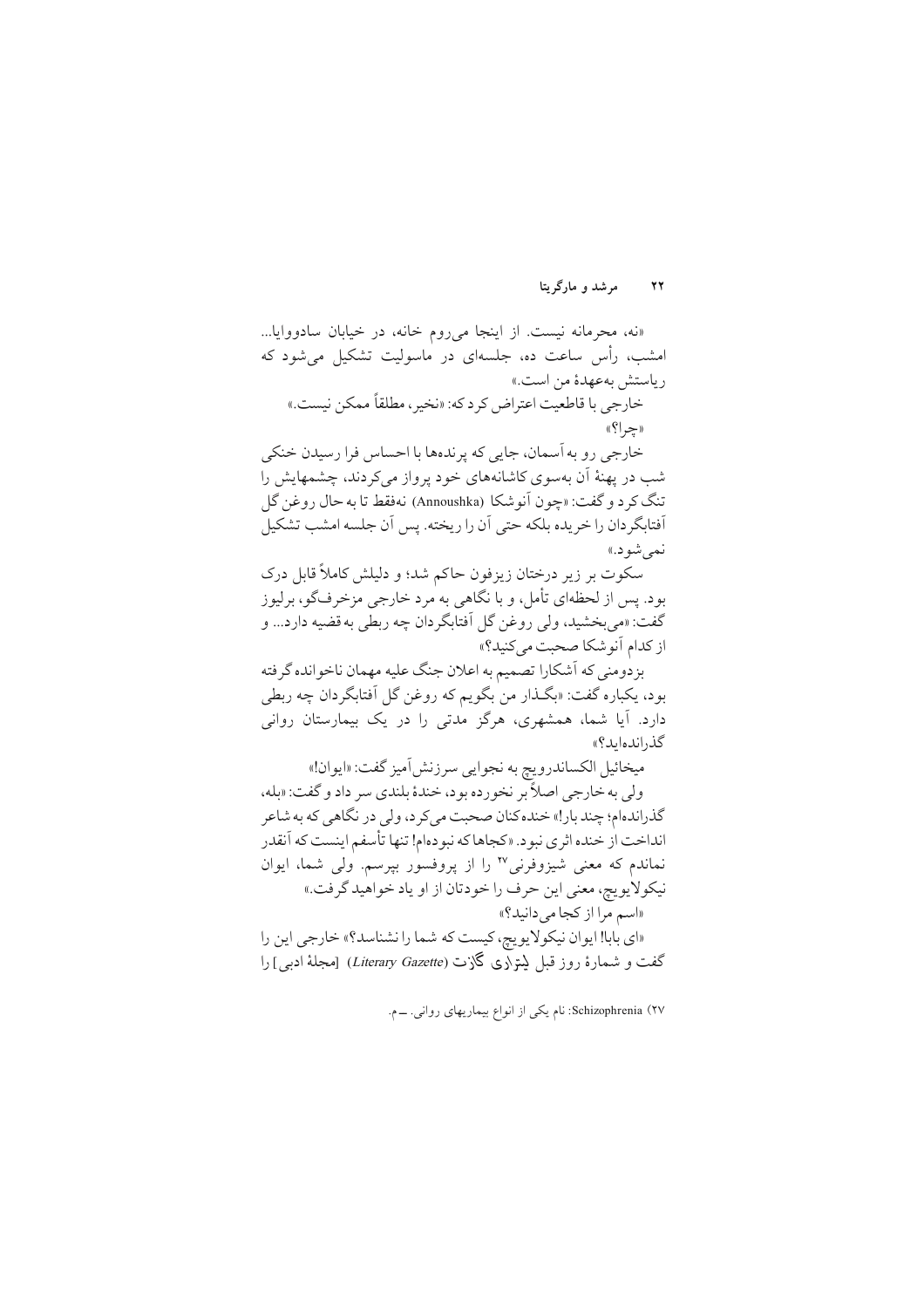با خارجيها هرگز صحبت مكن ۲۳

از جيبش بيرون كشيد و ايوان نيكولايويچ عكس خود را همراه با ابياتي از اشعارش در صفحهٔ اول آن مشاهده کرد. اما موضوعی که دیروز بهعنوان نشانی از شهرت و محبوبیت به شاعر لذت می داد، دیگر برایش اصلاً لذتي نداشت.

چهرهاش تیره تر شد و گفت: «عذر می خواهم، ما را چند دقیقهای تنها مي گذاريد؟ مي خواستم يكي دو كلمه با دوستم صحبت كنم.»

خارجي فرياد زد: «با كمال ميل! نشستن زير اين درختها واقعاً لذتبخش است؛ وانگهي، عجلهاي براي رفتن به جايي ندارم.»

وقتی شاعر برلیوز را بهکناری کشید، در گوشش گفت: «بین میشا (Misha)، او توریست خارجی نیست. جاسوس است. از مهاجرین روسی ۲۸ است که برگشته و می خواهد ما را به تله بیندازد. اگر از او اوراق هو پتش را بخواهی، قاعدتاً در می رود.»

برليوز مضطربانه گفت: «راست مي گويي؟» و با خود فكر كرد: «البته درست مے گو ید.»

شاعر به نجوا جواب داد: «به تو قول مي دهم خود را به حماقت زده تا شاید یک چیزی از ما در بیاورد. می بینی چه سلیس روسی حرف میزند.» آنگاه در حالی که از بیم فرار مسافر خارجی، از گوشهٔ چشم او را زیر نظر گر فته بو د، گفت: «زود باش، بيا بازداشتش كنيم، وگر نه فرار مي كند.»

شاعر بازوی برلبوز را گرفت و او را دوباره روی نیمکت نشاند.

مرد ناشناس دیگر روی نیمکت ننشسته بود، بلکه در کنار آن ایستاده بود و دفترچهای با جلد خاکستری تیره و پاکت کلفتی از کاغذ مرغوب و یک کارت و یز پت در دست داشت.

خارجي به لحني جدي و با نگاهي نافذ به دو نويسنده گفت: «مرا میبخشید، گرم صحبت شدیم و یادم رفت خودم را معرفی کنم. این

۲۸) بسیاری از روسهایی که مخالف انقلاب بودند به خارج از کشور مهاجرت کردند و جوامع روس مهمی در شهرهایی مثل برلین، پاریس، پراگ، هاربین (در شمال چین) و شانگهای تشکیل دادند. این روسها جاسوسهایی بالقوه در این کشورهای بیگانه بهحساب مے آمدند.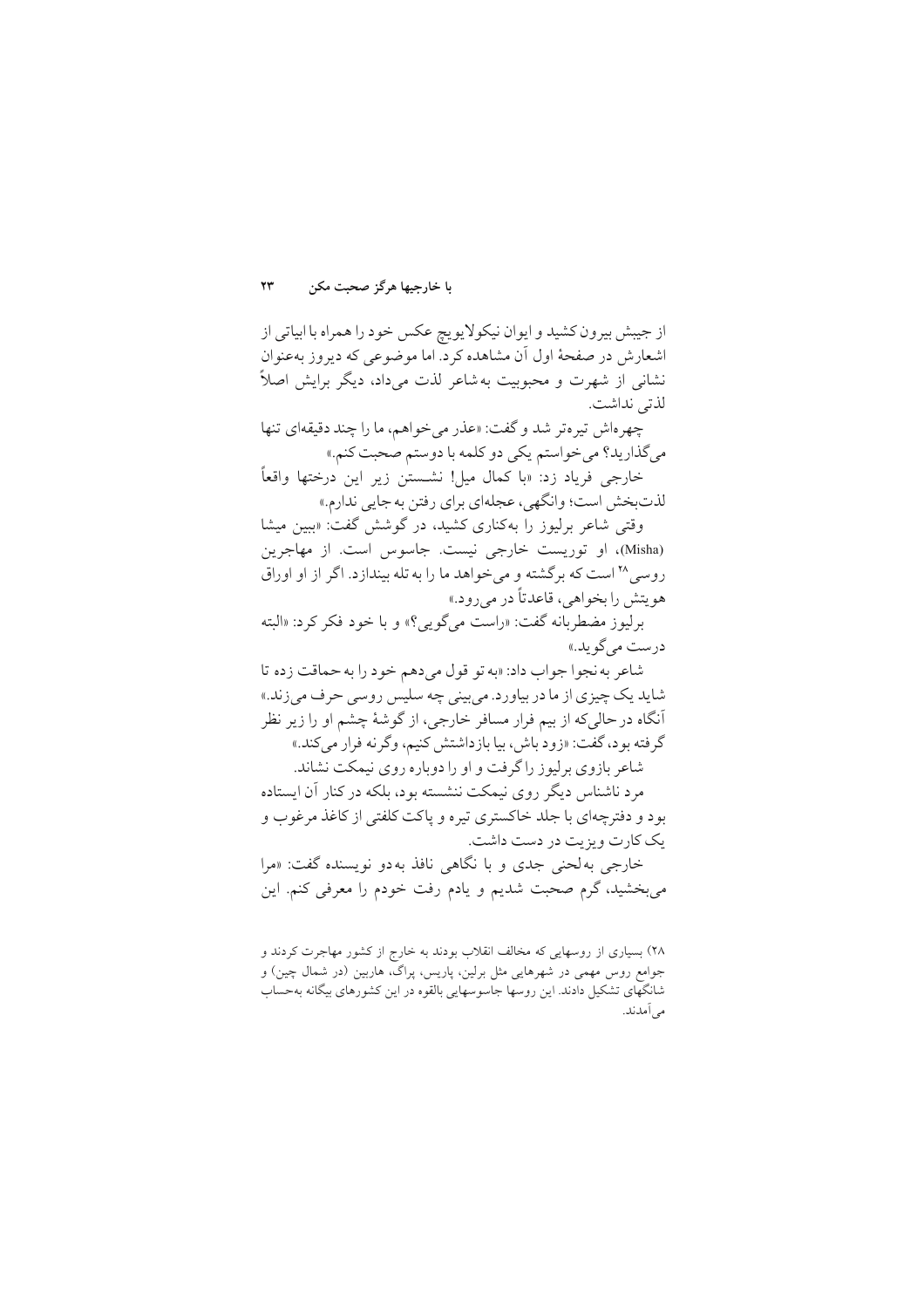کارت و این پاسپورت من است و این هم نامهای است که در آن مرا برای مشورت په مسکو دعوت کردهاند.»

دو مرد خجالتزده شدند. برليوز فكر كرد: «عجب شيطاني، مثل اينكه حرفهای ما را شنیده...» و آنگاه با اشارهٔ مؤدبانهای نشان داد که احتیاجی به ارائه دادن مدارک نیست. در خلال زمانی که خارجی اسناد خود را به سردبیر عرضه میکرد، شاعر توانست بهکارت ویزیت او نگاهی بیندازد. روي كارت، با حروف خارجي كلمهٔ «پروفسور» و همچنين «W» بهعنوان حرف اول نام خانوادگی دیده می شد.

وقتی خارجی اسناد خود را به داخل پاکت بر میگرداند، سردبیر با حالتي معذب گفت: «خيلي خو شو قتم.»

و چون به این شکل مناسبات حسنه دوباره برقرار شد، هر سه مجدداً روی نیمکت نشستند.

برليو زير سيد: «پس شما را به عنوان متخصص به اينجا دعوت كر دهاند، همينطور است استاد؟»

«بله همينطور است.»

بز دومني پر سيد: «اَلماني هستيد؟» «من؟» یروفسور بعد از آنکه این یاسخ را داد، لحظهای تأمل کرد و

گفت: «فكر مي كنم ألماني باشم، بله.»

بزدومني اضافه كرد كه: «روسي را عالى صحبت مي كنيد.» يروفسور جواب داد: «بله، من كلاً يك أدم چندزبانه هستم؛ زبانهاي

زیادی می دانم.»

برليوز پرسيد: «پس مشخصاً رشتهٔ شما چيست؟» «من در سحر و جادو تخصص دارم.»

میخائیل الکساندرویچ با خود فکر کرد: «باز شروع کرد،» و سیس آبدهانی قورت داد و پرسید: «و... برای مشورت در همین زمینه از شما دعوت شده؟»

یروفسور حرفش را دنبال کرد: «بله، در همین زمینه. ظاهراً کتابخانهٔ ملی شما نسخههای خطی تازهای از جادوگر معروف قرن دهم،